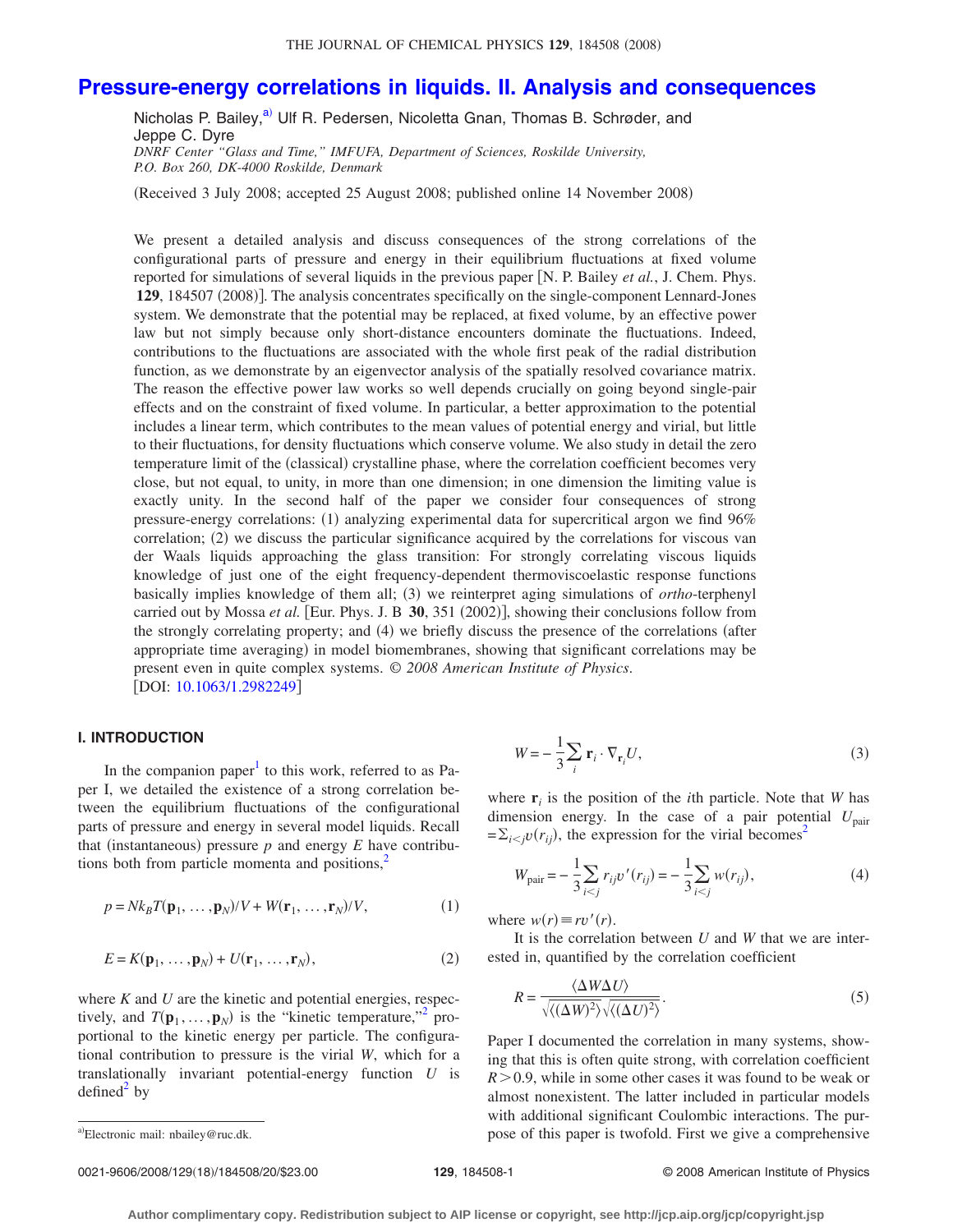analysis of the source of the correlation in the simplest "strongly correlating" model liquid, the standard singlecomponent Lennard-Jones (SCLJ) fluid. Paper I presented briefly an explanation in terms of an effective inverse powerlaw potential. Here we elaborate on that in greater detail and go beyond it. Second we discuss a few observable consequences and applications of the strong correlations. These range from their measurement in a real system to applications to systems as diverse as supercooled liquids and biomembranes.

In Sec. II we present a detailed analysis for the SCLJ case, first in terms of an effective inverse power law with exponent  $\sim$  18. This accounts for the correlation at the level of individual pair encounters by assuming that only the repulsive part of the potential, corresponding to distances less than the minimum of the potential  $r_m$ , is relevant for fluctuations, and that this may be well approximated by an inverse power law. The value 18 is significant since this explains the "slope"  $\gamma$  defined as

<span id="page-1-1"></span>
$$
\gamma \equiv \sqrt{\frac{\langle (\Delta W)^2 \rangle}{\langle (\Delta U)^2 \rangle}},\tag{6}
$$

observed to be  $\sim$  6 for Lennard-Jones systems (Paper I). The slope is exactly *n*/3 for a pure inverse power-law potential with exponent  $n$ , a case with perfect  $W, U$  correlation (Paper I). Section II continues with a discussion of the SCLJ crystal, which is also strongly correlating. This would seem to invalidate the dominance of the repulsive part since only presumably distances around and beyond the potential minimum are important, at least at low and moderate pressure. In this case the correlation can be explained only when summation over all pairs is taken into account, thus the correlation emerges as a collective effect. There is a connection between the slope obtained in this way and that given by the effective inverse power law, in fact, they are quite similar. The third subsection in Sec. II gives a more systematic analysis of which regions dominate the fluctuations in the liquid phase using an eigenvector decomposition of the spatially resolved covariance matrix. This matrix represents the contributions to the co--variances of potential energy and virial from different pair separations. It is demonstrated that the region around the minimum of the potential plays a substantial role. The final subsection in Sec. II provides a synthesis of the insights from the previous subsections, resulting in an "extended effective power-law approximation," which includes a linear term. The main point is that a linear term in the pair potential will contribute to the mean values, but not to fluctuations, of *W* and *U*, if the volume is constant.

In Sec. III we discuss some consequences, starting by considering whether the instantaneous correlations can be related to a measurable quantity in the normal liquid state, and demonstrating this with data for supercritical argon, finding a correlation coefficient of 0.96. Next we focus on consequences for highly viscous liquids, where time-scale separation implies that instantaneous correlation between virial and potential energy can be related to a correlation between the time-averaged pressure and energy. The third subsection discusses consequences for aging, while the fourth briefly discusses connections with recent work by Heimburg and Jackson on biomembranes.

Finally, Sec. IV concludes with an outlook reflecting on the broader significance of strong correlation and its implications for the understanding of liquids, particularly in the context of viscous liquids (which has been our main motivation throughout this work).

## **II. ANALYSIS**

#### **A. The effective inverse power law**

In this section we consider the SCLJ system in the hope that it is simple enough that a fairly complete understanding of the cause of strong correlations is possible. Recall that  $R > 0.9$  for a wide range of states (Paper I). In order to understand the numerology better we consider a generalized Lennard-Jones potential, denoted by  $LI(a,b)$   $(a > b)$ ,

$$
v_{\text{LJ}}^{a,b}(r) \propto (\sigma/r)^a - (\sigma/r)^b,\tag{7}
$$

although the standard  $LJ(12,6)$  case will be used for most examples. Starting from the idea that short distances dominate fluctuations and that the observed correlations are suggestive of a power-law interaction, we show that at a given density, the LJ potential may be approximated by a single effective inverse power law over a range from a little less than  $\sigma$  (where  $v_{\text{LJ}}$  changes sign) to around  $r_m$ , the location of the potential minimum  $[r_m=2^{1/6}\sigma \text{ for LJ}(12,6)]$ , covering an energy range of approximately  $-\epsilon$  to  $+2\epsilon$ , where  $\epsilon$  is the well-depth. At first sight, one might expect that if this were at all the case, the effective power would be less than *a*, somehow a mixture of the two exponents *a* and *b*. It was noticed by Ben-Amotz and Stell, $3$  however, that the repulsive core of the  $LJ(12,6)$  potential may approximated by an inverse power law with an exponent of  $\sim$  18, in agreement with our data (Paper I). To see how we get an exponent greater than *a*, note that the exponent *n* in an inverse power law can be extracted from different ratios of derivatives,

$$
v_{\rm PL}(r) = Ar^{-n} + B,\tag{8}
$$

where *B* is a constant. This implies that

$$
n = \frac{-rv'_{\text{PL}}(r)}{(v_{\text{PL}}(r) - B)} = \frac{-rv''_{\text{PL}}(r)}{v'_{\text{PL}}(r)} - 1 = \frac{-rv'''_{\text{PL}}(r)}{v''_{\text{PL}}(r)} - 2 = \cdots
$$
\n(9)

since successive differentiation gives factors of  $n$ , then  $n+1$ , etc. For a potential  $v(r)$ , which is not an inverse power law, these expressions provide different definitions of a local effective power-law exponent [assuming  $v(r) \rightarrow 0$  as  $r \rightarrow \infty$ ],

<span id="page-1-0"></span>
$$
n^{(0)}(r) \equiv -rv'(r)/v(r),
$$
  
\n
$$
n^{(1)}(r) \equiv -rv''(r)/v'(r) - 1,
$$
  
\n
$$
n^{(2)}(r) \equiv -rv'''(r)/v''(r) - 2,
$$
  
\n
$$
n^{(p)}(r) \equiv -rv^{(p+1)}(r)/v^{(p)}(r) - p.
$$
\n(10)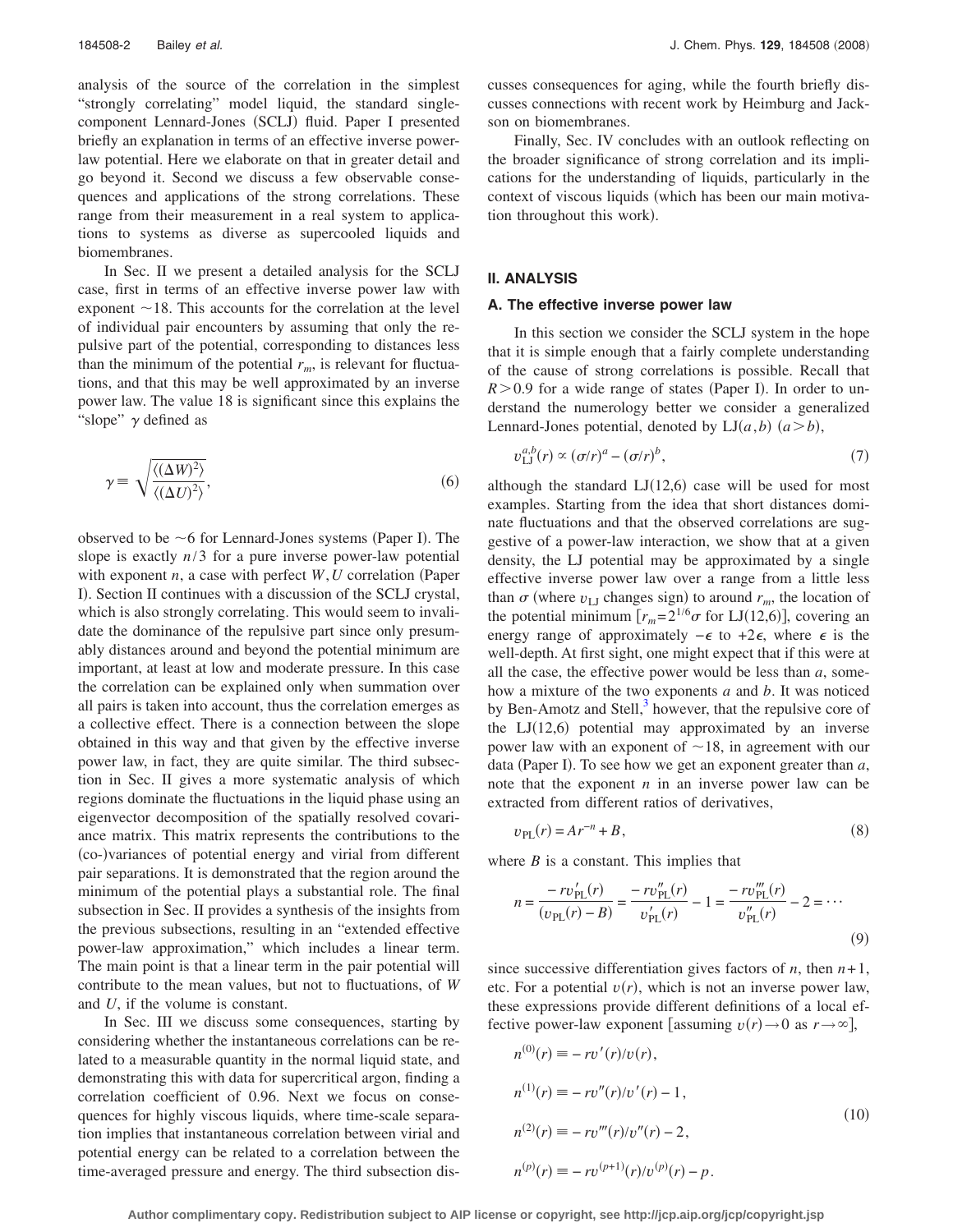<span id="page-2-0"></span>

FIG. 1. Effective power-law exponents defined by derivative ratios of different orders [Eqs.  $(10)$  $(10)$  $(10)$ ] for the standard Lennard-Jones potential LJ $(12,6)$ . All converge to  $12$  at small  $r$ ; they diverge when the derivative in the denominator vanishes, which happens for larger *r*, the higher the order of this derivative. The term "effective inverse power law" in this paper refers to a power law chosen to match  $n^{(1)}$  at some point  $r_0 < r_m \sim 1.12\sigma$ , the potential minimum where  $n^{(1)}$  diverges. A convenient choice is to match at  $r = \sigma$ , giving 18. In Secs. II B and II C we show that  $n^{(2)}(r)$  plays an important role in the understanding of fluctuations associated with pair distances close to the potential minimum  $(r_m \sim 1.12\sigma)$ .

A plot of the first four of these is shown in Fig. [1](#page-2-0) for LJ(12,6). All converge to  $a=12$  at short *r*, as they must. All increase with increasing *r* until the denominator vanishes, but more slowly, the higher the order *p*. In particular, when  $n^{(p)}$  diverges it is straightforward algebra to show that  $n^{(p+1)}$ has the value  $a+b+p$ . So  $n^{(0)}$  diverges at  $r = \sigma$  where the potential is zero, and is therefore unsuitable for characterizing the range which we expect to dominate the fluctuations, from energy + $\epsilon$  to energy  $-\epsilon$  (it is also sensitive to the presence of an additive constant, unlike the others). Instead we use  $n^{(1)}$ , which at  $r = \sigma$  (the zero of *v* and the divergence of  $n^{(0)}$ ) takes the value  $a+b$ , or 18 for the LJ(12,6). Taking the factor 3 in the denominator of the virial into account, this would explain the slope  $\sim$  6 observed in the simulations (Paper I). However first we should see how well an inverse power law with this exponent actually fits the LJ potential. We denote the point matching point  $r_0$ . With the exponent fixed, we are free to choose the multiplicative constant *A* and the additive one *B* to match the slope and value at  $r = \sigma = r_0$ ; the resulting expression is  $(4/3)((r/\sigma)^{-18}-1)$ . This is plotted in Fig.  $2(a)$  $2(a)$  along with  $v_{LJ}$ . We can match at different values of *r* by finding the expression for  $n^{(1)}(r)$  for the generalized LJ potential,

$$
n^{(1)}(r) = b + \frac{a - b}{1 - (b/a)(r/\sigma)^{a - b}},
$$
\n(11)

which becomes  $6 + 12/(2 - (r/\sigma)^6)$  for LJ $(12,6)$ .<sup>[4](#page-18-3)</sup>

The fact that we can choose a function (an inverse power law in this case) to match a given function and its first two derivatives is nothing special by itself; after all, a Taylor series does the same. Examples of matching power laws and Taylor series up to fourth order, at different values of  $r_0$ , are shown in Fig. [2](#page-2-1)(b), where the errors  $v_{\text{LJ}}(r) - v_{\text{PL}}(r)$  or  $v_{\text{LJ}}(r) - v_{\text{Taylor}}(r)$  are plotted. The magnitude of the errors are similar in the range of *r* shown but note that in Taylor series it was necessary to match third derivatives at  $r_0$  to achieve

<span id="page-2-1"></span>

FIG. 2. (Color online) (a) The Lennard-Jones potential  $v_{\text{LJ}}(r)$  fitted by an effective power-law potential  $v_{PL}(r) = Ar^{-n} + B$  covering the most important part of the repulsive part of the potential. The exponent *n* was chosen to be 18, which optimizes agreement at  $r_0 = \sigma$ , where the effective power law exactly matches not just  $v_{\text{LI}}$  but also its first two derivatives. Also shown are the Taylor series expansions of  $v_{\text{LJ}}(r)$  about  $r = r_m$  up to third and fourth orders. The RDF  $g(r) - 1$  (at  $T = 80$  K, $p = 0$ ) is also shown as a convenient reference for thinking about where contributions to potential energy and virial fluctuations come from. (b) Error made in approximating  $v_{\text{LJ}}(r)$  with different effective power laws matched at different points  $r_0$  and with Taylor expansions up to third order about the same point.

this, so the inverse power-law description is more compact. Moreover the power-law representation is much more useful when it comes to representing the fluctuations of total energy and virial because an inverse power law (and therefore the error) flattens out at a constant value at larger *r*, whereas the polynomial nature of the Taylor expansion means that away from the point of expansion, the error diverges rapidly [Fig.  $2(a)$  $2(a)$ ].

We can test the validity of the power-law approximation for representing fluctuations in *W* and *U* as follows. For the purpose of computing the energy and virial of a configuration due to a pair interaction, all necessary information is contained in the instantaneous radial distribution function  $(RDF)$  (Ref. [2](#page-18-1))

$$
g(r,t) = \frac{2}{N\rho} \sum_{i < j} \delta(r - r_{ij}(t)) / (4\pi r^2),\tag{12}
$$

where  $\rho = N/V$  with *N* and *V* being the number of particles and the system volume, respectively. From this *U* and *W* may be computed as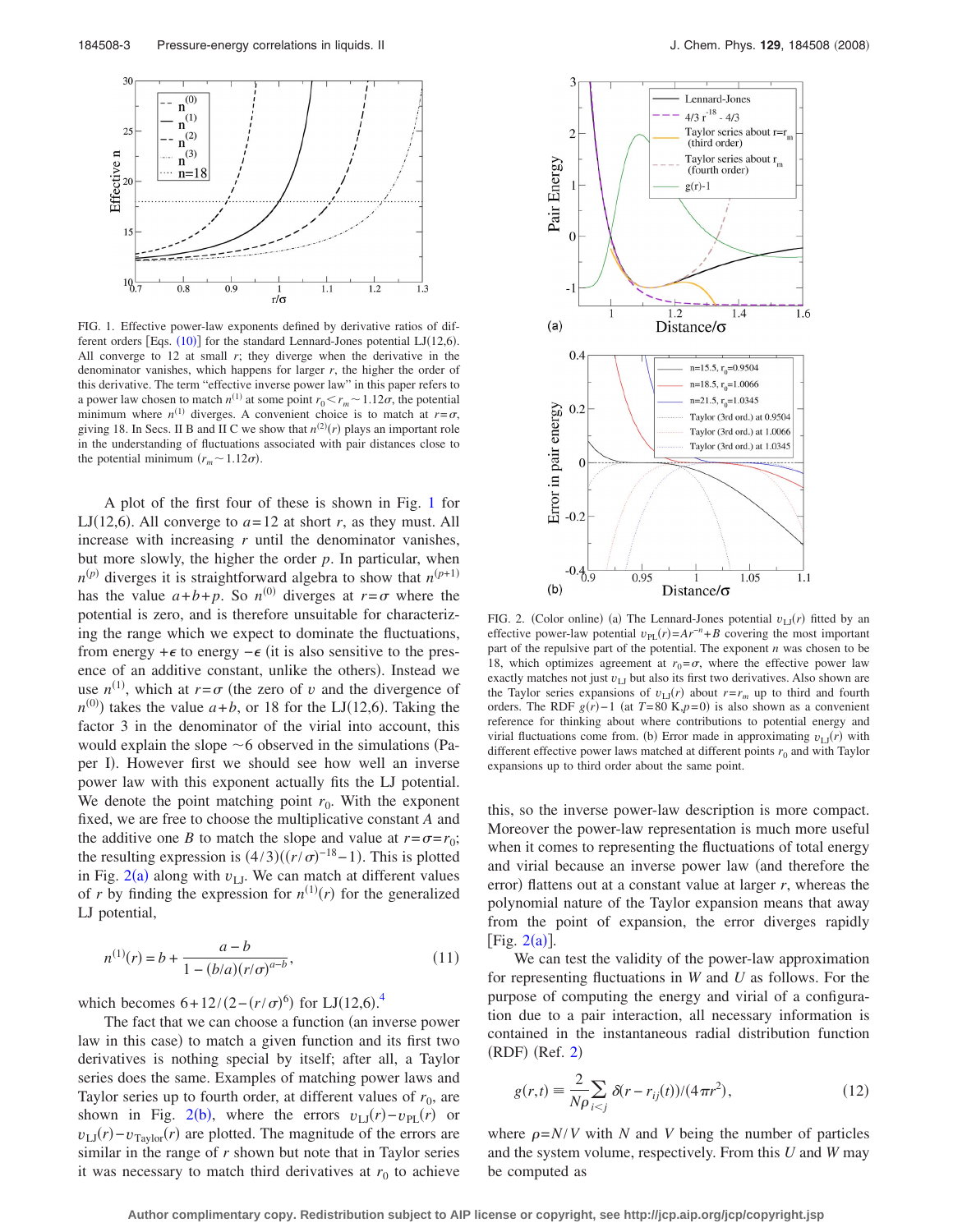<span id="page-3-0"></span>

FIG. 3. (Color online) Scatter plot of true and reconstructed potential energy and virial fluctuations (dimensionless units) for the LJ liquid, where the reconstructed values  $U_{\text{PL}}$  and  $W_{\text{PL}}$  were calculated from the true configurations, assuming an inverse power-law potential with exponent of 19.2; mean values have been subtracted off. The state point is the same as in Fig. 1 of Paper I (zero average pressure, *NVT* ensemble). The correlation coefficients are displayed in the figures; the dashed lines indicate slope unity. The fact that actual and reconstructed fluctuations correlate strongly, and with slopes close to unity, support the idea that the *W*,*U* correlation is derived from an effective inverse power-law potential dominating fluctuations.

<span id="page-3-1"></span>
$$
U_{\text{LJ}}(t) = \frac{N}{2} \rho \int_0^\infty dr^4 \pi r^2 g(r, t) v_{\text{LJ}}(r), \qquad (13)
$$

<span id="page-3-2"></span>
$$
W_{\text{LJ}}(t) = -\frac{N}{6}\rho \int_0^\infty dr^4 \pi r^2 g(r,t) w_{\text{LJ}}(r).
$$
 (14)

Now,  $U_{\text{LJ}}(t)$  is rewritten as an inverse power-law potential plus a difference term,  $U_{\text{LJ}}(t) = U_{\text{PL}}(t) + U_{\text{diff}}(t)$ , where

$$
U_{\rm PL}(t) = \frac{N}{2} \rho \int_0^{\infty} dr^4 \pi r^2 g(r, t) v_{\rm PL}(r),
$$
 (15)

<span id="page-3-3"></span>
$$
U_{\text{diff}}(t) = \frac{N}{2} \rho \int_0^\infty dr^2 \pi r^2 g(r, t) (v_{\text{LJ}}(r) - v_{\text{PL}}(r)), \tag{16}
$$

and similarly  $W_{\text{LJ}}(t) = W_{\text{PL}}(t) + W_{\text{diff}}(t)$ . We do not include the additive constant with the power-law approximation; for practical reasons the potential function should be close to zero at a cutoff distance  $r_c$  (adding a constant to  $v_{PL}$  would only add an overall constant to  $U_{\text{PL}}$ ). We refer to  $U_{\text{PL}}(t)$  and  $W_{\text{PL}}(t)$  as "reconstructed" potential energy and virial, respectively, to emphasize that the configurations are drawn from a simulation using the LJ potential, but these quantities are calculated using the inverse power law. In Fig. [3,](#page-3-0) we show a scatter plot of the true and reconstructed values of *U* and *W* for the same state point  $(p=0, T=80 \text{ K})$  as was shown in Figs. 1 and  $2(a)$  of Paper I. Here the inverse power-law exponent was chosen to minimize the variances of the difference quantities  $\langle (\Delta U_{\text{diff}})^2 \rangle$  and  $\langle (\Delta W_{\text{diff}})^2 \rangle$ . These are minimized for  $n=19.3$  and 19.1, respectively, so we choose the value 19.2, which corresponds to matching the potentials at the distance of  $1.015\sigma$ . Note that what are actually plotted are the deviations from the respective mean values—the means  $\langle U_{\text{L}} \rangle$  and  $\langle U_{\text{PL}} \rangle$ , for example, do not coincide. However the fluctuations are clearly highly correlated, and the data lie quite close to the blue dashed lines, marking slope unity. Specifically, the correlation coefficients are 0.946 for the potential energy and 0.984 for the virial. We can also check how much of the variance of  $U_{\text{LJ}}$  is accounted for by  $U_{\text{PL}}$ ,  $\langle (\Delta U_{\text{PL}})^2 \rangle / \langle (\Delta U_{\text{LI}})^2 \rangle$ , and similarly for *W*. This is a sensible quantity because the "PL" and "diff" parts are almost uncorrelated for the choice  $n = 19.2$  (cross terms account for less than  $1\%$  of the total variance in each case). We find  $92\%$ for *U* and 95% for *W*. Thus we see that the power law gives to a quite good approximation the fluctuations of *W* and *U*. The correlation follows from this with  $\gamma$  given by one-third of the effective inverse power-law exponent, or 6.4 for this state point. The measured slope  $[Eq. (6)]$  $[Eq. (6)]$  $[Eq. (6)]$  was 6.3, corresponding to an effective exponent of 18.9, about 2% smaller than the 19.3. A simpler way to determine the exponent would be three times the slope, although for some applications it could be advantageous to optimize the fit as described here.

## **B. Low-temperature limit: Anharmonic vibrations of a crystal**

We turn our attention now to the fact that the correlation persists even for the crystallized samples (seen in Paper I in the lower left part of Fig. 4 and in Fig. 6). This is not trivial because the physics of solids, both crystalline and amorphous systems, is generally dominated by fluctuations about mechanically stable structures, and therefore presumably (except perhaps at very high pressure) by the form of the potential near its minimum  $r_m$ , i.e., including distances larger than the minimum. Thus the idea of the effective inverse power law would seem to be inappropriate here, in particular, since the effective exponent  $n^{(1)}$  diverges at  $r_m$ —and there is apparently no reason why one should get a correlation as strong as in the liquid and with so similar a slope. In fact, there is an interval of  $r$  between  $r_m$  and the minimum of the pair virial  $-w(r)/3$  where  $v(r)$  increases and  $-w(r)/3$  decreases, which would lead, if anything, to a negative correlation between *W* and *U*, when considering individual pair interactions. Moreover, one would expect that a harmonic approximation of the potential near the ground-state configuration would be an accurate representation of the dynamics in the low-temperature limit, but as we will see, the harmonic approximation actually implies negative *W*, *U* correlation, which is not observed. In this subsection we show why the strong positive correlation persists, and why the slope  $\gamma$  changes little going from liquid to crystal (at constant volume). Although the classical dynamics of a crystal is apparently of little importance, since in reality quantum effects dominate, it turns out to be very instructive to consider the low-temperature  $(T \rightarrow 0)$  classical limit since what we find has significance also in the liquid phase (Sec. II C). The key ideas are (1) that the positive correlation emerges only after summing over all interactions—it is therefore a collective effect rather than a single-pair effect, and (2) the constraint of fixed volume—it is important to recall from Paper I that the virial-potential-energy correlation only appears under fixed-volume conditions; different volumes give approximately the same slope but different offsets (Fig. 4 in Paper I).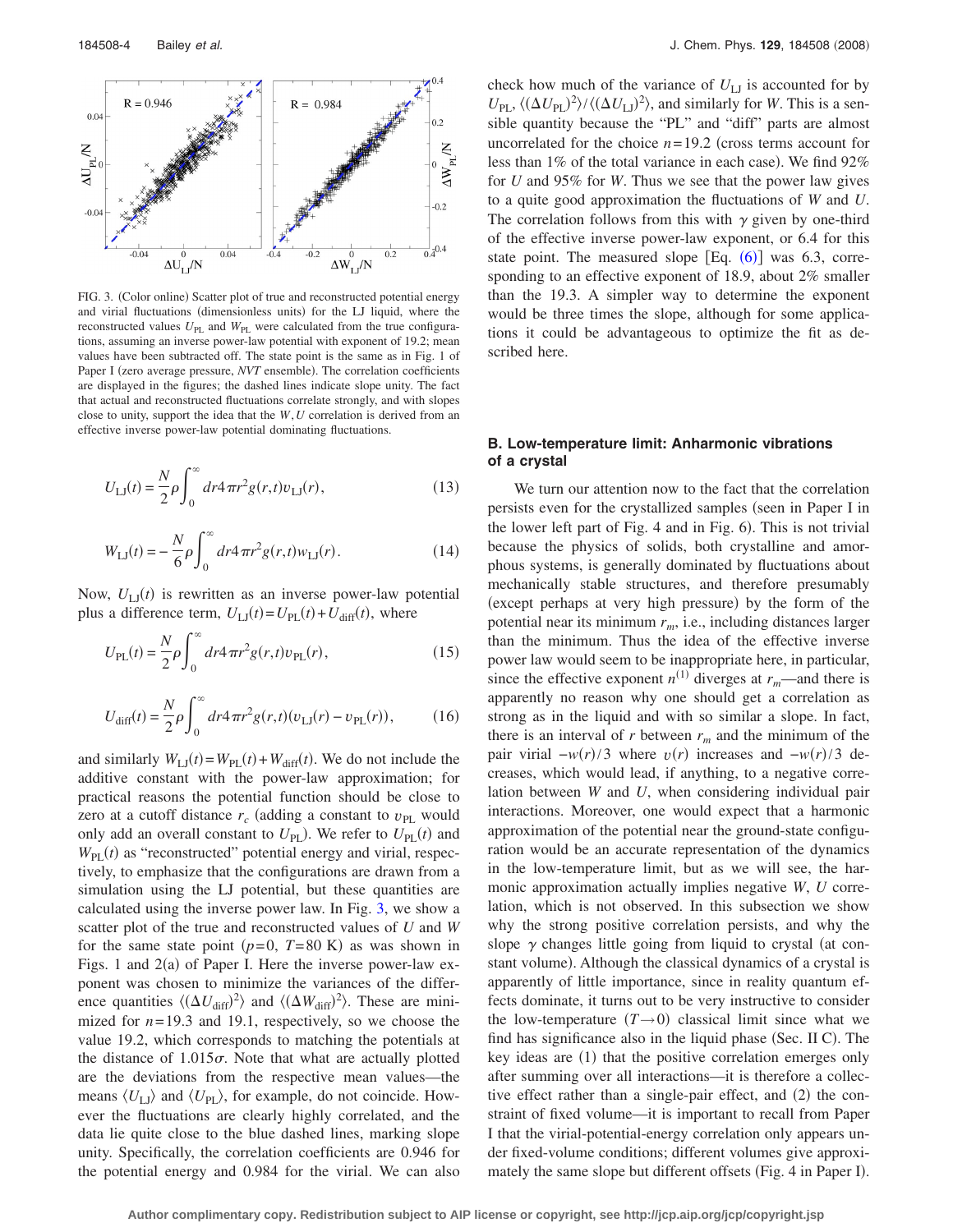#### *1. The one-dimensional crystal*

For maximum clarity we start by considering the simplest possible case, a one-dimensional (1D) crystal with periodic boundary conditions and only nearest-neighbor interactions. We also suppose that the lattice spacing  $a_c$  is equal to the minimum of the potential; this assumption is not made in the subsequent treatment of the three-dimensional (3D) crystal. In a crystal the particles stay close to their equilibrium positions. It therefore makes sense to expand the pair energy (we have in mind a general pair potential with a single minimum) as a Taylor series, leaving out constant terms but keeping third order terms,

<span id="page-4-0"></span>
$$
U = \sum_{i} \left( \frac{1}{2} k_2 (r_{i,i+1} - r_m)^2 + \frac{1}{6} k_3 (r_{i,i+1} - r_m)^3 \right)
$$
  
=  $\frac{1}{2} k_2 S_2 + \frac{1}{6} k_3 S_3,$  (17)

where  $r_{i,i+1}$  is the distance between particles *i* and  $i+1$ ,  $k_p$  is the *p*th derivative of the pair potential at  $r = r_m$ , and we introduce the notation

$$
S_p \equiv \sum_i (r_{i,i+1} - r_m)^p.
$$

The virial is

$$
W = -\frac{1}{3} \sum_{i} \left( k_2 r_{i,i+1} (r_{i,i+1} - r_m) + \frac{k_3 r_{i,i+1}}{2} (r_{i,i+1} + r_m)^2 \right),
$$
\n(18)

<span id="page-4-1"></span>which, by writing  $r_{i,i+1} = r_m + (r_{i,i+1} - r_m)$ , can be rewritten as

$$
W = -\frac{1}{3} \left( k_2 r_m S_1 + k_2 S_2 + \frac{k_3 r_m}{2} S_2 + \frac{k_3}{2} S_3 \right).
$$
 (19)

Note that *U* involves  $S_2$  and  $S_3$  while *W* also has a first-order term with  $S_1$ . Evaluating the sum  $S_1$  is very simple:  $r_{i,i+1}$  can be expressed in terms of displacements from the equilibrium positions  $u_i$  as  $r_{i,i+1} = r_m + u_{i+1} - u_i$ , giving for  $S_1$ 

$$
S_1 = \sum_i (u_{i+1} - u_i). \tag{20}
$$

Such a sum of consecutive relative displacements gives the change in separation of the two end particles. However the total sum must vanish because by periodic boundary conditions the "end particles" are the same particle (it does not matter which one), therefore  $S_1 = 0$ . In fact, periodic boundary conditions are not necessary, only that the length is fixed. Since both *U* and *W* involve at lowest order  $S_2$ , which is positive semidefinite, at sufficiently low temperature we may drop the  $S_3$  terms. Combining Eqs.  $(17)$  $(17)$  $(17)$  and  $(19)$  $(19)$  $(19)$  we find

<span id="page-4-2"></span>
$$
W = -\frac{1}{3} \frac{k_2 + k_3 r_m/2}{k_2/2} U = \frac{n^{(2)}(r_m)}{3} U,
$$
\n(21)

where we have written the coefficient in terms of the  $p=2$ effective power-law exponent defined in Eq.  $(10)$  $(10)$  $(10)$ . For LJ $(a,$ b) the coefficient evaluates to  $(a+b+1)/3$ , which is 6.33 for  $LI(12,6)$ , similar to the observed slope. This short calculation demonstrates the main point: summing over all interactions makes the first-order term in the virial vanish, and the second-order term is proportional to the second-order term in the potential energy. It is also worth noting that for a purely harmonic crystal we can take  $k_3=0$ , in which case Eq.  $(21)$  $(21)$  $(21)$ implies that there is perfect negative correlation, with a slope of  $-2/3$ .

#### *2. The three-dimensional crystal*

We now generalize this to 3D crystals, which means allowing for transverse displacements. The calculation involves breaking overall sums into sums over 1D chains within the crystal. We also relax the condition that the lattice constant coincides with the potential minimum, which is only realistic at low pressures. We still assume only nearestneighbor interactions are relevant (this will be justified in the next subsection). Generalization to a disordered (amorphous) solid<sup>3</sup> should be possible, since we observe the correlation to hold also in that case. The calculation would necessitate, however, some kind of disorder averaging, which is beyond the scope of this paper.<sup>6</sup>

We start by considering a simple cubic (sc) crystal of lattice constant *a<sub>c</sub>*, with interactions only between nearest neighbors, so that the equilibrium bond length is  $a_c$  for all bonds. The fact that such a crystal is mechanically unstable is irrelevant for the calculation. We shall see later that the result applies also to, for instance, a face-centered-cubic (fcc) crystal. We have the same kind of expansions about  $r = a_c$  as above for *U* and *W*, except a linear term is now included since we no longer assume that  $a_c = r_m$ . An index *b* is used to represent nearest-neighbor bonds, and as for the 1D case, we define

$$
S_p \equiv \sum_b (r_b - a_c)^p. \tag{22}
$$

<span id="page-4-3"></span>We then have for *U* and *W*

$$
U = \sum_{p=1}^{\infty} \frac{k_p}{p!} \sum_{\text{bonds } b} (r_b - a_c)^p = \sum_{p=1}^{\infty} \frac{k_p}{p!} S_p,
$$
 (23)

<span id="page-4-4"></span>
$$
3W = \sum_{p=1}^{\infty} -\frac{k_p}{(p-1)!} \sum_{\text{bonds } b} r_b (r_b - a_c)^{p-1}
$$
  
= 
$$
-\sum_{p=1}^{\infty} \frac{k_p a_c}{(p-1)!} S_{p-1} - \sum_{p=1}^{\infty} \frac{k_p}{(p-1)!} S_p
$$
  
= 
$$
-k_1 a_c S_0 - \sum_{p=1}^{\infty} \left( \frac{k_p}{(p-1)!} + \frac{k_{p+1} a_c}{p!} \right) S_p,
$$
 (24)

where  $k_p$  is the *p*th derivative of the pair potential at  $r = a_c$ . It is convenient to define coefficients  $C_p^U$  and  $C_p^W$  of the dimensionless quantities  $S_p/a_c^p$ ,

<span id="page-4-5"></span>
$$
C_p^U \equiv \frac{k_p a_c^p}{p!},\tag{25}
$$

<span id="page-4-6"></span>
$$
C_p^W = -\left(\frac{k_p a_c^p}{(p-1)!} + \frac{k_{p+1} a_c^{p+1}}{p!}\right).
$$
 (26)

Dropping the constant term  $-k_1 a_c S_0$  in *W*, since it plays no role for the fluctuations, we then have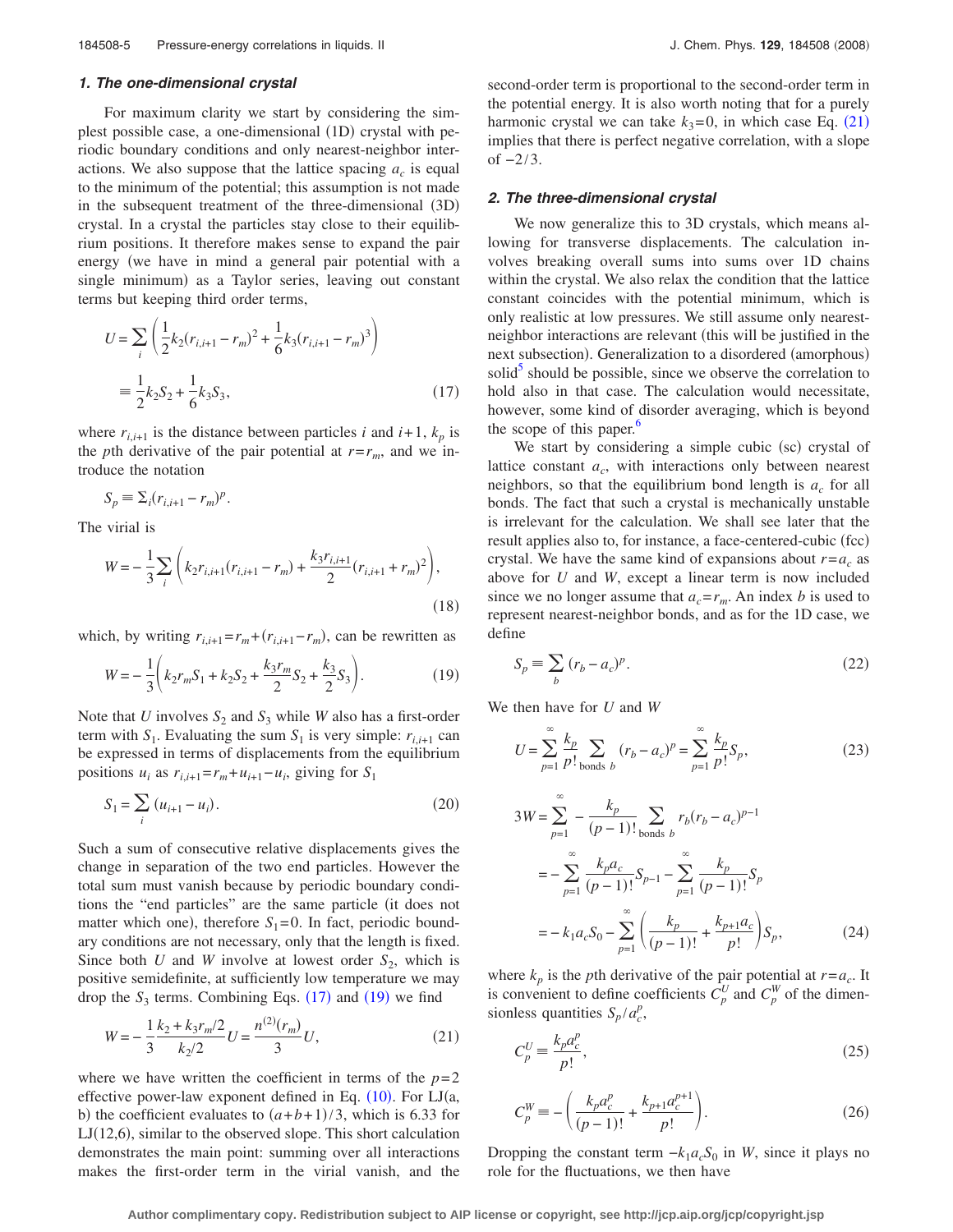$$
U = \sum_{p=1}^{\infty} C_p^U \frac{S_p}{a_c^p},
$$
\n(27)

$$
3W = \sum_{p=1}^{\infty} C_p^W \frac{S_p}{a_c^p}.
$$
 (28)

The ratio of the corresponding coefficients is given by the *p*th order effective inverse power-law exponent,

<span id="page-5-4"></span>
$$
C_p^W/C_p^U = -\left(p + \frac{k_{p+1}a_c}{k_p}\right) = n^{(p)}(a_c). \tag{29}
$$

Thus for in the limit of small  $a_c$ , where these are all similar and close to the repulsive exponent in the potential (Fig.  $1$ ), the two expansions will be proportional to each other to an infinite order. Also worth noting for later use is that the  $C_p$ 's in each series increase with *p*. For example,

<span id="page-5-0"></span>
$$
C_2^U/C_1^U = \frac{k_2 a_c}{2k_1} = -\frac{1}{2}(n^{(1)}(a_c) + 1),\tag{30}
$$

<span id="page-5-1"></span>
$$
C_2^W/C_1^W = \frac{k_2 a_c + k_3 a_c^2/2}{k_1 + k_2 a_c} = -\frac{1}{2} (n^{(1)}(a_c) + 1) \frac{n^{(2)}(a_c)}{n^{(1)}(a_c)}.
$$
 (31)

For  $a_c$  between  $\sigma$  and  $r_m$ , for LJ(12,6), the absolute values of these ratios lie in the intervals  $9.5-\infty$  and  $6.7-9.5$ , respectively.

From dimensional considerations the variance of  $S_p$  is proportional to  $N\sigma_u^{2p}$ , where  $\sigma_u^2 \propto T$  is the variance of singleparticle displacements. At low *T*, therefore, we expect the  $S_1$ terms to dominate, which causes a problem since  $k_1$  changes its sign at  $r_m$ , corresponding to the divergence of  $n^{(1)}$ . In 1D this was avoided by the exact vanishing of  $S_1$ . In 3D  $S_1$  does not vanish exactly but retains terms second order in displacements, and so contributes similarly to  $S_2$ . It turns out (see below) that  $S_1$  and  $S_2 / a_c$  have similar variances and significant positive correlation, but in view of Eqs.  $(30)$  $(30)$  $(30)$  and  $(31)$  $(31)$  $(31)$ this is not even necessary for a strong *W*, *U* correlation—the coefficients of the  $S_1$  are relatively small so that it is still the *S*<sup>2</sup> terms that dominate. That is essentially the explanation of the strong correlations in the crystal, but we now continue the analysis in more detail in order to investigate how good it becomes in the limit  $T \rightarrow 0$ . These general considerations will be of use again in the following subsection, where we make a similar expansion of the fluctuations in the liquid state.

We need to evaluate  $S_1$  and  $S_2$  in terms of the relative displacements  $\mathbf{u}_b$  of the pair of particles involved in bond  $b$ <sup>[7](#page-18-6)</sup> We keep only terms up to second order in displacements since we are interested in the limit of low temperatures, so all *S*<sup>3</sup> terms in the expansion are dropped. In a sc crystal, all nearest-neighbor bonds are parallel to one of the coordinate (crystal) axes. Consider all bonds along the *x*-axis. These may be grouped into rows of collinear bonds. The sum along a single row is almost analogous to the 1D case except that the bond length  $r_b$  now also involves transverse displacements,

$$
S_p^{\text{row}} = \sum_{b,\text{row}} (r_b - a_c)^p. \tag{32}
$$

We write  $r<sub>b</sub>$  explicitly in terms of the relative displacements and expand the resulting square root, dropping terms of higher order than the second in *u*,

<span id="page-5-2"></span>
$$
r_b - a_c = ((a_c + u_{b,x})^2 + u_{b,y}^2 + u_{b,z}^2)^{1/2} - a_c
$$
  
\n
$$
= a_c \left( 1 + \frac{2u_{b,x}}{a_c} + \frac{u_{b,x}^2}{a_c^2} + \frac{u_{b,y}^2 + u_{b,z}^2}{a_c^2} \right)^{1/2} - a_c
$$
  
\n
$$
= a_c \left( 1 + \frac{1}{2} \left( \frac{2u_{b,x}}{a_c} + \frac{u_{b,x}^2 + u_{b,y}^2 + u_{b,z}^2}{a_c^2} \right) - \frac{1}{8} \left( \frac{2u_{b,x}}{a_c} \right)^2 \right) - a_c
$$
  
\n
$$
= u_{b,x} + \frac{u_{b,y}^2 + u_{b,z}^2}{2a_c}.
$$
 (33)

Now, the sum over bonds in a given row of the parallel displacements  $u_{b,x}$  vanishes for the same reasons as in the 1D case. However when we sum the contributions to  $S_1$  over the row, there are also second-order terms coming from the transverse displacements. Extending the sum to all bonds parallel to the *x*-axis, we have part of  $S_1$ , denoted as  $S_1^x$ ,

$$
S_1^x = \sum_{b,x} \frac{u_{b,y}^2 + u_{b,z}^2}{2a_c} = \sum_{b,x} \frac{|\mathbf{u}_{b,\perp}|^2}{2a_c},\tag{34}
$$

where  $\perp$  indicates the component of the relative displacement vector perpendicular to the bond direction. Writing it this way allows us to easily include the bonds parallel to the *y*- and *z*-axes, and the total  $S_1$  is given by

<span id="page-5-3"></span>

FIG. 4. (Color online) Plots of predicted W, U correlation coefficient for  $T \rightarrow 0$  for a crystal of LJ(12,6) particles for different degrees of correlation between the quantities  $S_1a_c$  and  $S_2$ , and of low-temperature simulation data. The first three curves (counting from the bottom) assume that the variances of  $S_1a_c$  and  $S_2$  are equal, and that their correlation coefficients  $R_S$  are 0, 0.5, and 0.75, respectively. The fourth curve (up triangles) results from considering an sc lattice and assuming individual particles have uncorrelated Gaussian-distributed displacements, leading to specific values for the variances and covariance of  $S_1a_c$  and  $S_2$ . The fifth (left triangles) shows the same estimate for a fcc lattice. The right triangles are data from an *NVT* simulation of a perfect fcc crystal at  $T=0.0002$  K. The conclusion from this figure is that *R* does not tend to unity as  $T \rightarrow 0$ , although it becomes extremely close. The inset shows the corresponding slopes  $\gamma$  [Eq. ([6](#page-1-1))].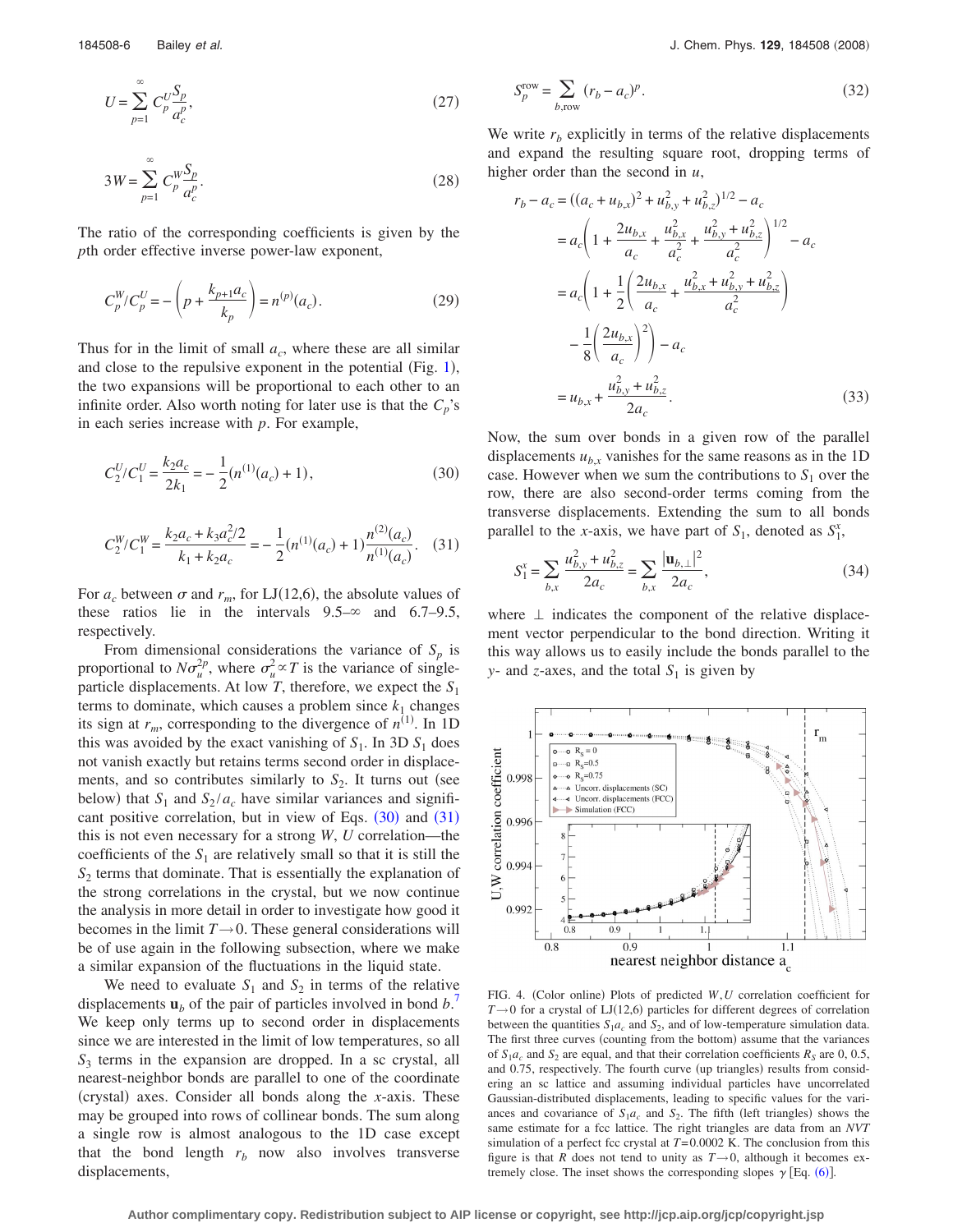<span id="page-6-2"></span>184508-7 Pressure-energy correlations in liquids. II J. Chem. Phys. **129**, 184508 2008

$$
S_1 = \sum_b \frac{|\mathbf{u}_{b,\perp}|^2}{2a_c}.
$$
 (35)

Next we calculate  $S_2$  to second order in the relative displacements  $\mathbf{u}_b$ . Starting with  $S_2^x$ , the part containing only bonds in the *x*-direction, using Eq.  $(33)$  $(33)$  $(33)$  we get

$$
S_2^x = \sum_{b,x} u_{b,x}^2 = \sum_{b,x} |\mathbf{u}_{b,y}|^2,
$$
 (36)

<span id="page-6-3"></span>where  $\parallel$  means the part of the relative displacement that is parallel to the bond. Including all bonds,

$$
S_2 = \sum_b |\mathbf{u}_{b,\parallel}|^2.
$$
 (37)

Now we can return to our expressions for the potentialenergy fluctuations [Eqs.  $(23)$  $(23)$  $(23)$  and  $(24)$  $(24)$  $(24)$ ], keeping only terms in  $S_1$  and  $S_2$ ,

$$
\Delta U = k_1 S_1 + \frac{k_2}{2} S_2 = \frac{k_1}{2a_c} \sum_b |\mathbf{u}_{b,\perp}|^2 + \frac{k_2}{2} \sum_b |\mathbf{u}_{b,\parallel}|^2. \tag{38}
$$

Similarly, for the virial

$$
3W = -k_2 a_c S_1 - \frac{k_3 a_c}{2} S_2 - k_1 S_1 - k_2 S_2
$$
  
= 
$$
- \left(\frac{k_1}{2a_c} + \frac{k_2}{2}\right) \sum_b |\mathbf{u}_{b,\perp}|^2 - \left(k_2 + \frac{k_3 a_c}{2}\right) \sum_b |\mathbf{u}_{b,\parallel}|^2.
$$
 (39)

## *3. Statistics of S***<sup>1</sup>** *and S***<sup>2</sup>**

It is clear that the  $\parallel$  and  $\perp$  sums are not equal, although they must be correlated to some extent. If written in terms of single-particle displacements rather than relative displacements for bonds, a term such as  $|\mathbf{u}_{b}}_{\text{in}}|^{2}$  for a bond in the *x*-direction becomes

$$
(u_{\mathbf{R} + a_c \hat{t}, x} - u_{\mathbf{R}, x})^2 = u_{\mathbf{R} + a_c \hat{t}, x}^2 + u_{\mathbf{R}, x}^2 - 2u_{\mathbf{R} + a_c \hat{t}, x} u_{\mathbf{R}, x},
$$
(40)

where **R** is a lattice vector used to index particles. Summing over bonds gives

$$
S_2 = 2\sum_{\mathbf{R}} |\mathbf{u}_{\mathbf{R}}|^2 - 2\sum (\text{para. cross terms}), \tag{41}
$$

where the cross terms are products of the parallel components of displacements on neighboring particles. For  $S_1$  we have something similar,

$$
S_1 a_c = 2 \sum_{\mathbf{R}} |\mathbf{u}_{\mathbf{R}}|^2 - 2 \sum (\text{perp. cross terms}), \tag{42}
$$

where here the cross terms involve transverse components. Since the term  $\Sigma_R |\mathbf{u}_R|^2$  appears in both  $S_1$  and  $S_2$ , these are correlated to some extent, but not 100% since different cross terms appear (note that if it were 100%, then *W* and *U* would both be proportional to  $S_2 \propto S_1$  and also correlated 100%). Before considering as to what extent they are correlated, let us see how much of a difference it makes. Suppose the quantities  $S_1 a_c$  and  $S_2$  have variances  $\sigma_1^2$  and  $\sigma_2^2$ , respectively, and are correlated with correlation coefficient  $R<sub>S</sub>$ . Using the coefficients introduced in Eqs.  $(25)$  $(25)$  $(25)$  and  $(26)$  $(26)$  $(26)$ 

$$
Ua_c^2 = C_1^U(S_1a_c) + C_2^U S_2,
$$
  
\n
$$
3Wa_c^2 = C_1^W(S_1a_c) + C_2^W S_2.
$$
\n(43)

From this we obtain an expression for the *W*,*U* correlation coefficient by forming the appropriate products and taking averages,

<span id="page-6-1"></span>
$$
R = \frac{C_1^U C_1^W \sigma_1^2 + C_2^U C_2^W \sigma_2^2 + (C_1^U C_2^W + C_1^W C_2^U) \sigma_1 \sigma_2 R_S}{\sqrt{(C_1^U)^2 \sigma_1^2 + (C_2^U)^2 \sigma_2^2 + 2C_1^U C_2^U \sigma_1 \sigma_2 R_S} \sqrt{(C_1^W)^2 \sigma_1^2 + (C_2^W)^2 \sigma_2^2 + 2C_1^W C_2^W \sigma_1 \sigma_2 R_S}}.
$$
\n
$$
(44)
$$

This estimation of *R* is plotted in Fig. [4](#page-5-3) as a function of lattice constant for  $R_s = 0$ , 0.5 and 0.75, for the case  $\sigma_1 = \sigma_2$ . Clearly the value of  $R<sub>S</sub>$  makes little difference in the region of interest,  $a_c \sim r_m$  or less, where *R* is above 0.99. Note that all curves drop dramatically as the lattice constant approaches the inflection point  $(k_2=0)$  of the potential (the precise value at which *R* becomes zero depends on the statistics of  $S_1a_c$  and  $S_2$ ). In this regime, however, higher-order terms in displacements, including  $S_3$ ,  $S_4$ , etc., become more important, and because of Eq.  $(29)$  $(29)$  $(29)$  their inclusion tends to restore *R* to a high value (we have not calculated their effect in detail). Also plotted is the estimation of  $R$  obtained by assuming that particle displacements are uncorrelated and Gaussian distributed with variance  $\sigma_u^2$  for each (Cartesian) component, corresponding to an Einstein model of the vibrational dynamics. In this case tedious but straightforward al-

gebra allows the means and (co-)variances of  $S_1 a_c$  and  $S_2$  to be calculated explicitly for a given lattice. The results for sc and fcc are given in Table [I.](#page-6-0) Notice that the variance of  $S_2$  is somewhat larger than that of  $S_1a_c$ , while their means are equal. This can be traced to the fact that the latter contains

<span id="page-6-0"></span>TABLE I. Statistics of  $S_1a_c$  and  $S_2$  assuming uncorrelated particle displacements with variance  $\sigma_u^2$  for each Cartesian component, for sc and fcc lattices.

|                           | sc              | fcc             |  |
|---------------------------|-----------------|-----------------|--|
| $\langle S_1 a_c \rangle$ | $6N\sigma_u^2$  | $12N\sigma_u^2$ |  |
| $\langle S_2 \rangle$     | $6N\sigma_u^2$  | $12N\sigma_u^2$ |  |
| $var(S_1a_c)$             | $30N\sigma_u^4$ | 108N            |  |
| $var(S_2)$                | $36N\sigma_u^4$ | 120N            |  |
| $cov(S_1a_c, S_2)$        | $24N\sigma_u^4$ | <b>96N</b>      |  |
| $R_{S}$                   | 0.73            | 0.84            |  |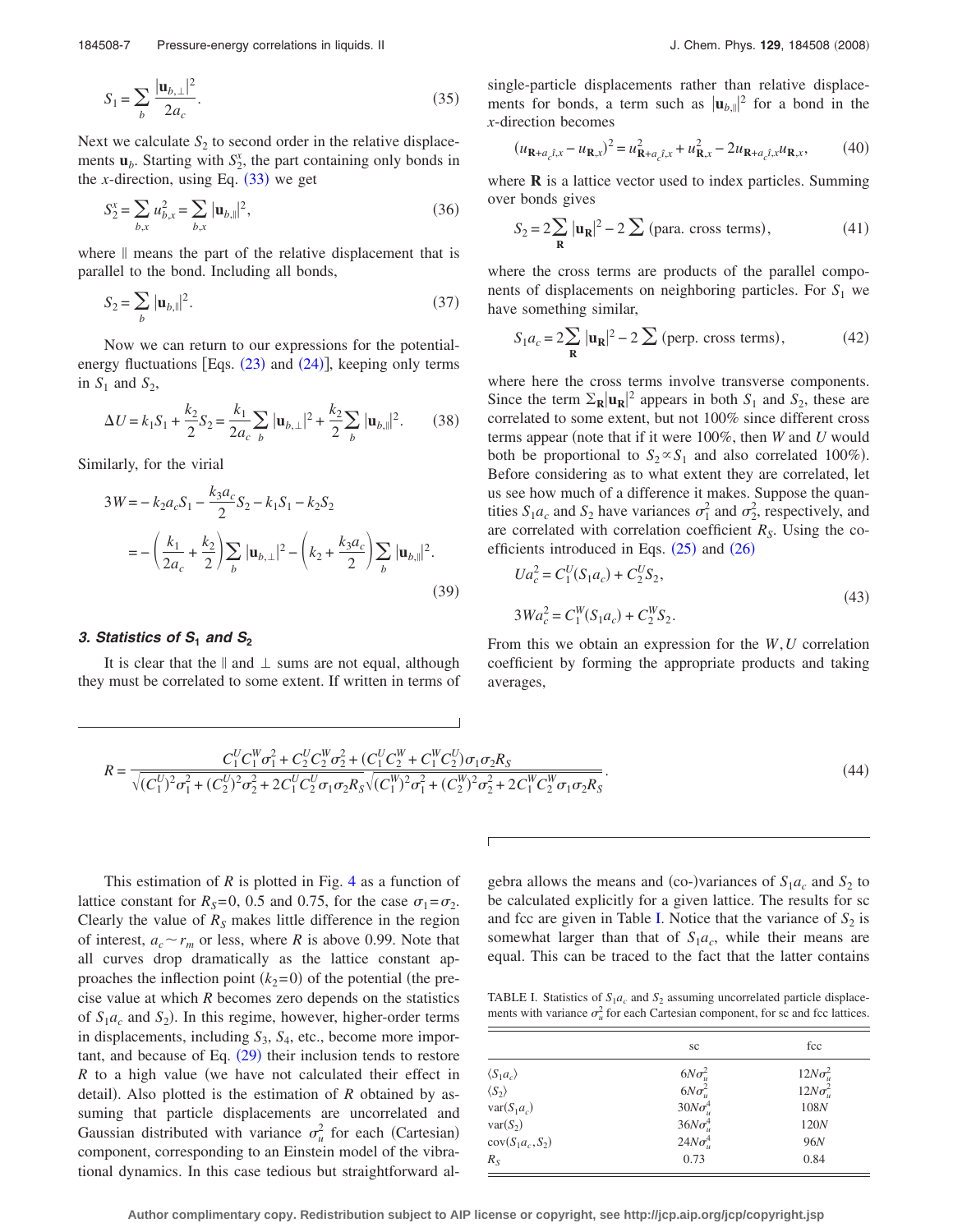twice as many cross terms as the former, and a factor of 1/2, so the contribution from such terms to the mean is the same in both cases, while the contribution to the variance is smaller for  $S_1a_c$ . From the (co-)variances we find the correlation coefficient  $R_S = 0.73$  and  $R_S = 0.84$  for the sc and fcc cases, respectively. These are also plotted in Fig. [4.](#page-5-3) A more exact calculation would take into account the true normal modes of the crystal but would yield little of use: Data from the crystal simulations at very low temperature, also plotted in Fig. [4](#page-5-3) agree within estimated numerical errors with both the sc and fcc estimates. The key point of this figure—that *R* is close to but less than 1—apparently would change little by taking the true crystal dynamics into account. In particular, it is important to note that if  $R=1$  exactly, then this would be true no matter what kind of weighted average of configurations is taken (what kind of ensemble), so a value less than unity in the Einstein approximation is sufficient to disprove the hypothesis that  $R \rightarrow 1$  as  $T \rightarrow 0$ .

## 4. The role of the coefficients  $C_{1,2}^{U,W}$

Since the detailed statistics of  $S_1$  and  $S_2$  have little effect on the *W*,*U* correlation, it must be mainly due to the numerical values of the coefficients  $C_{1,2}^{U,W}$ . We can estimate the effect of these by assuming that  $S_1a_c$  and  $S_2$  have equal variance and are uncorrelated  $(R<sub>S</sub>=0)$ . Then according to Eq.  $(44)$  $(44)$  $(44)$  the *W*, *U* correlation coefficient is

$$
R = \frac{C_1^U C_1^W + C_2^U C_2^W}{\sqrt{(C_1^U)^2 + (C_2^U)^2} \sqrt{(C_1^W)^2 + (C_2^W)^2}},
$$
\n(45)

which has the form of the cosine of the angle between two vectors  $\mathbf{C}^U = (C_1^U, C_2^U)$  and  $\mathbf{C}^W = (C_1^W, C_2^W)$ . Thus the closeness of *R* to unity indicates that these vectors are nearly parallel. The tangents of the angles these vectors make with the  $C_1$  axis in  $(C_1, C_2)$ -space are given by Eqs. ([30](#page-5-0)) and ([31](#page-5-1)); clearly the two angles become equal in the limit of small  $a_c$ , where  $n^{(1)}$  and  $n^{(2)}$  converge. On the other hand, for  $a_c \sim r_m$ where  $k_1 = 0$  and  $n^{(1)}$  diverges, the two vectors are

$$
\mathbf{C}^{U} = (0, k_{2}/2)a_{c}^{2},
$$
\n
$$
\mathbf{C}^{W} = -(k_{2}, k_{2} + k_{3}a_{c}/2)a_{c}^{2}
$$
\n
$$
= -k_{2}a_{c}^{2}(1, 1 - \frac{1}{2}(n^{(2)} + 2))
$$
\n
$$
= k_{2}a_{c}^{2}\left(-1, \frac{n^{(2)}}{2}\right).
$$
\n(46)

Clearly  $\mathbb{C}^U$  is parallel to the  $C_2$  axis, while  $\mathbb{C}^W$  deviates from it by an angle of the order of  $2/n^{(2)} \sim 1/10$ . The *W*, *U* correlation coefficient is then  $R = cos(1/10) \sim 1 - \frac{1}{2} (1/10)^2$  $\sim$  0.995, in agreement with the bottom curve (circles) in the main part of Fig. [4.](#page-5-3) In this case  $(a_c = r_m, k_1 = 0, S_1 a_c$  and  $S_2$ uncorrelated with equal variance), we can obtain a simple expression for the slope

$$
\gamma = \sqrt{\frac{(C_1^W)^2 + (C_2^W)^2}{(C_1^U)^2 + (C_2^U)^2}}
$$
  
=  $\frac{k_2}{3} \sqrt{\frac{1 + (n^{(2)}/2)^2}{(k_2/2)^2}}$   
=  $\frac{2}{3} \sqrt{1 + (n^{(2)}/2)^2} \sim \frac{n^{(2)}}{3}$  (47)

consistent with the result from the 1D case.

Thus when we look at the "collective" correlations in the crystal, we naturally get a slope involving the effective power-law exponent  $n^{(2)}$ . Since the latter evaluated at the potential minimum is similar to  $n^{(1)}$  at the zero of the potential, the slope is similar to that seen in the liquid phase. On the other hand, it is more typical to think about crystal dynamics starting from a harmonic approximation, adding in anharmonic terms when necessary for higher accuracy. How does it work here? If we set  $k_3=0$  as well as  $k_1=0$ , so we consider the purely harmonic system with the nearestneighbor distance at the minimum of the potential, then we have  $\mathbf{C}^{U} = (0, k_2 / 2)$  and  $\mathbf{C}^{W} = -(k_2 / 3)(1, 1)$ . These are not close to being parallel, so the correlation will be weaker (coming mainly from that of  $S_1$  and  $S_2$ ) but more particularly, it will be negative, thus qualitatively different from the anharmonic case. Thus the presence of the  $k_3$  affects the results at arbitrarily low temperature, so the harmonic approximation is never good enough. This is reminiscent of thermal expansion, which does not occur for a purely harmonic crystal. In fact, the Grüneisen parameter for a 1D crystal with nearest neighbor interactions may be shown<sup>8</sup> to be equal to  $1 + n^{(2)}(a_c) / 2.$ 

Finally we consider the more realistic fcc crystal. First note that Eqs.  $(35)$  $(35)$  $(35)$  and  $(37)$  $(37)$  $(37)$  are unchanged as long as  $a_c$  is now interpreted as the nearest-neighbor distance rather than the cubic lattice spacing: Each position in a fcc lattice has 12 nearest neighbors, four located in each of three mutually orthogonal planes. Taking the *xy* and parallel planes first, the neighbors are located along the diagonal directions with respect to the cubic crystal axes. As before we can do the sum first over bonds forming a row, then over all parallel rows. For a given plane there are two orthogonal sets of rows, but the form of the sums in Eqs.  $(35)$  $(35)$  $(35)$  and  $(37)$  $(37)$  $(37)$  includes all bonds. The results of the calculation of (co-)variances of  $S_1$  and  $S_2$ in the Einstein model of the dynamics are changed in a way that, in fact, increases their mutual correlation and therefore the *W*,*U* correlation, as shown in Table [I](#page-6-0) and Fig. [4.](#page-5-3)

To summarize this subsection, the correlation in the crystal is an anharmonic effect that persists in the limit  $T \rightarrow 0$ . It works because (1) the constraint of fixed volume causes the terms in *U* and *W* that are first order in particle displacements to cancel and (2) the coefficients of the "transverse" second-order terms are small compared to those of the "parallel" ones, a fact which can be traced to the resemblance of the potential to a power law at distances shorter than the potential minimum. "Small" here means of the order of 1/10, which leads to over 99% correlation because *R* is essentially the cosine of this quantity. In one dimension there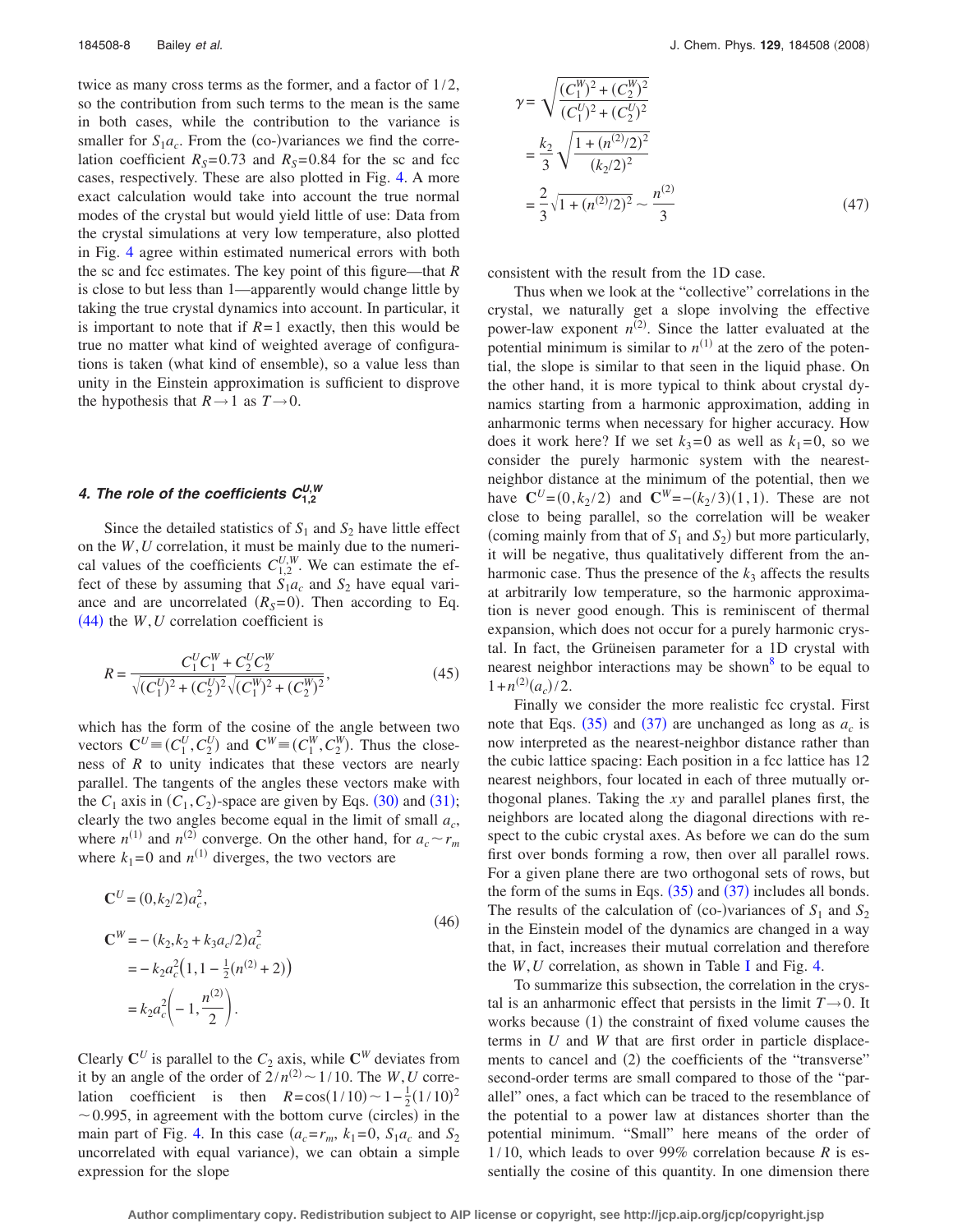are no transverse displacements and the correlation is 100% as  $T\rightarrow 0$ ; in more than one dimension as  $T\rightarrow 0$  the correlation is very close to unity but never 100%.

To gain a more complete insight into the fluctuations, we next present an analysis that clarifies exactly the contributions to fluctuations from different distances, without approximations, now again with the liquid case in mind.

#### **C. Fluctuation modes**

In the last two subsections we considered single-pair effects (associated with  $r \le r_m$ ) and collective effects (associated with  $r \sim r_m$ ), respectively. In this section we focus on contributions from particular pair separations without keeping track of which actual particles are involved. We identify the contributions to *U* and *W* coming from all pairs whose separation lies within a fixed small interval of separations *r*; fluctuations in the number of such pairs generate fluctuations in the contributions. By considering all intervals we can systematically analyze the variances and covariances of *U* and *W* in terms of pair separation, which is the purpose of this section.

The instantaneous values of *U* and *W* are given by Eq. ([13](#page-3-1)) and ([14](#page-3-2)), generalized to an arbitrary pair potential. By taking a time (or ensemble) average we get the corresponding expressions for  $\langle U \rangle$  and  $\langle W \rangle$  in terms of  $g(r) \equiv \langle g(r,t) \rangle$ , the usual thermally averaged RDF. Now we consider the variances  $\langle (\Delta U)^2 \rangle$  and  $\langle (\Delta W)^2 \rangle$ , and the covariance  $\langle \Delta U \Delta$ Starting with, for example,  $U(t)$  $= 4\pi\rho N/2 \int_0^\infty dr r^2 v(r) \Delta g(r, t)$ , where  $\Delta g(r, t) = g(r, t) - g(r)$ , averaging and taking everything except  $\Delta g(r, t)$  outside the average, we have

<span id="page-8-0"></span>
$$
\langle (\Delta U)^2 \rangle = (4\pi \rho N/2)^2 \int_0^\infty dr_1 r_1^2 \int_0^\infty dr_2 r_2^2 v(r_1) v(r_2)
$$
  
 
$$
\times \langle \Delta g(r_1, t) \Delta g(r_2, t) \rangle, \tag{48}
$$

$$
\langle (\Delta W)^2 \rangle = (4\pi \rho N/2)^2 \int_0^\infty dr_1 r_1^2 \int_0^\infty dr_2 r_2^2 w(r_1) w(r_2)
$$
  
 
$$
\times \langle \Delta g(r_1, t) \Delta g(r_2, t) \rangle, \tag{49}
$$

<span id="page-8-1"></span>
$$
\langle \Delta U \Delta W \rangle = (4 \pi \rho N/2)^2 \int_0^\infty dr_1 r_1^2 \int_0^\infty dr_2 r_2^2 v(r_1) w(r_2)
$$
  
 
$$
\times \langle \Delta g(r_1, t) \Delta g(r_2, t) \rangle.
$$
 (50)

Clearly the quantity, which contains the essential statistical information about the fluctuations, is  $\langle \Delta g(r_1, t) \Delta g(r_2, t) \rangle$ , the covariance of the RDF with itself. Its magnitude is inversely proportional to *N*, so that  $\langle (\Delta U)^2 \rangle$  is proportional to *N*, as it should be. The variances of *U* and *W* and their covariance are integrals of this function with different weightings. To make further progress, we integrate the integrands for the variances over  $M \times M$  "blocks" in  $r_1$ ,  $r_2$ -space. This is equivalent to considering the energy, say, as the following sum of *M* interval energies,

$$
U(t) = \sum_{a=1}^{M} U_a(t),
$$
\n(51)

where the interval energy  $U_a(t)$  is defined as the integral between boundaries  $r_a$  and  $r_{a+1}$ ,

$$
U_a(t) = \frac{N}{2} \rho \int_{r_a}^{r_{a+1}} dr 4\pi r^2 g(r,t) v(r).
$$
 (52)

The virial can be similarly represented as a sum of contributions from the same *r*-intervals,  $W(t) = \sum_{a=1}^{M} W_a(t)$ . From now on we consider the primary fluctuating quantities to be  $U_a(t)$  and  $W_a(t)$  and seek to understand the correlation between their respective sums in terms of correlations between particular  $U_a$ s and  $W_a$ s. In order to achieve a reasonable degree of spatial resolution, we do not make the intervals (blocks) too big, and choose an interval width of 0.05. This gives  $M=42$  intervals:  $U_1$  is the contribution to the energy coming from pairs with separation in the range of 0.85–0.9, marking the lower limit of nonzero RDF, while  $U_{42}$  refers to the range 2.9–2.95, marking the cutoff distance of the potential used here. We shall see explicitly that only distances up to around 1.4 contribute significantly to the fluctuations. We denote deviations from the mean as, e.g.,  $\Delta U_a = U_a - \langle U_a \rangle$ with the angle brackets representing the time (or ensemble) average.

We are interested in the covariance of the  $U_a$ 's with themselves (including  $\langle \Delta U_a \Delta U_b \rangle$ ,  $a \neq b$ ), the *W<sub>a</sub>*'s with themselves, and the  $U_a$ 's with the  $W_a$ 's. These covariances are just what is obtained by integrating the integrands in Eqs.  $(48)$  $(48)$  $(48)$ - $(50)$  $(50)$  $(50)$  over the block defined by the corresponding intervals for  $r_1$  and  $r_2$ . These values are conveniently represented using matrices  $\Delta^{UU}$ ,  $\Delta^{WW}$ , and  $\Delta^{UW}$  defined as

$$
(\mathbf{\Delta}^{UU})_{ab} = \langle \Delta U_a \Delta U_b \rangle,\tag{53}
$$

$$
(\mathbf{\Delta}^{WW})_{ab} = \langle \Delta W_a \Delta W_b \rangle,\tag{54}
$$

and

$$
(\Delta^{UW})_{ab} = \langle \Delta U_a \Delta W_b \rangle.
$$
\n(55)

Note that the sum of all elements of  $\Delta^{UU}$  is the energy variance since it reproduces the double integral of Eq.  $(48)$  $(48)$  $(48)$ ; similarly, for the other two matrices

$$
\langle (\Delta U)^2 \rangle = \sum_{a,b} (\Delta^{UU})_{ab},\tag{56}
$$

$$
\langle (\Delta W)^2 \rangle = \sum_{a,b} (\Delta^{WW})_{ab},\tag{57}
$$

$$
\langle \Delta U \Delta W \rangle = \sum_{a,b} \left( \Delta^{UW} \right)_{ab}.
$$
 (58)

At this point we make one further transformation. Define new matrices  $\Delta^{UU*}$ ,  $\Delta^{WW*}$ , and  $\Delta^{UW*}$  by

$$
\Delta^{UU*} \equiv \Delta^{UU} / \langle (\Delta U)^2 \rangle, \tag{59}
$$

$$
\Delta^{WW*} = \Delta^{WW} / \langle (\Delta W)^2 \rangle, \tag{60}
$$

and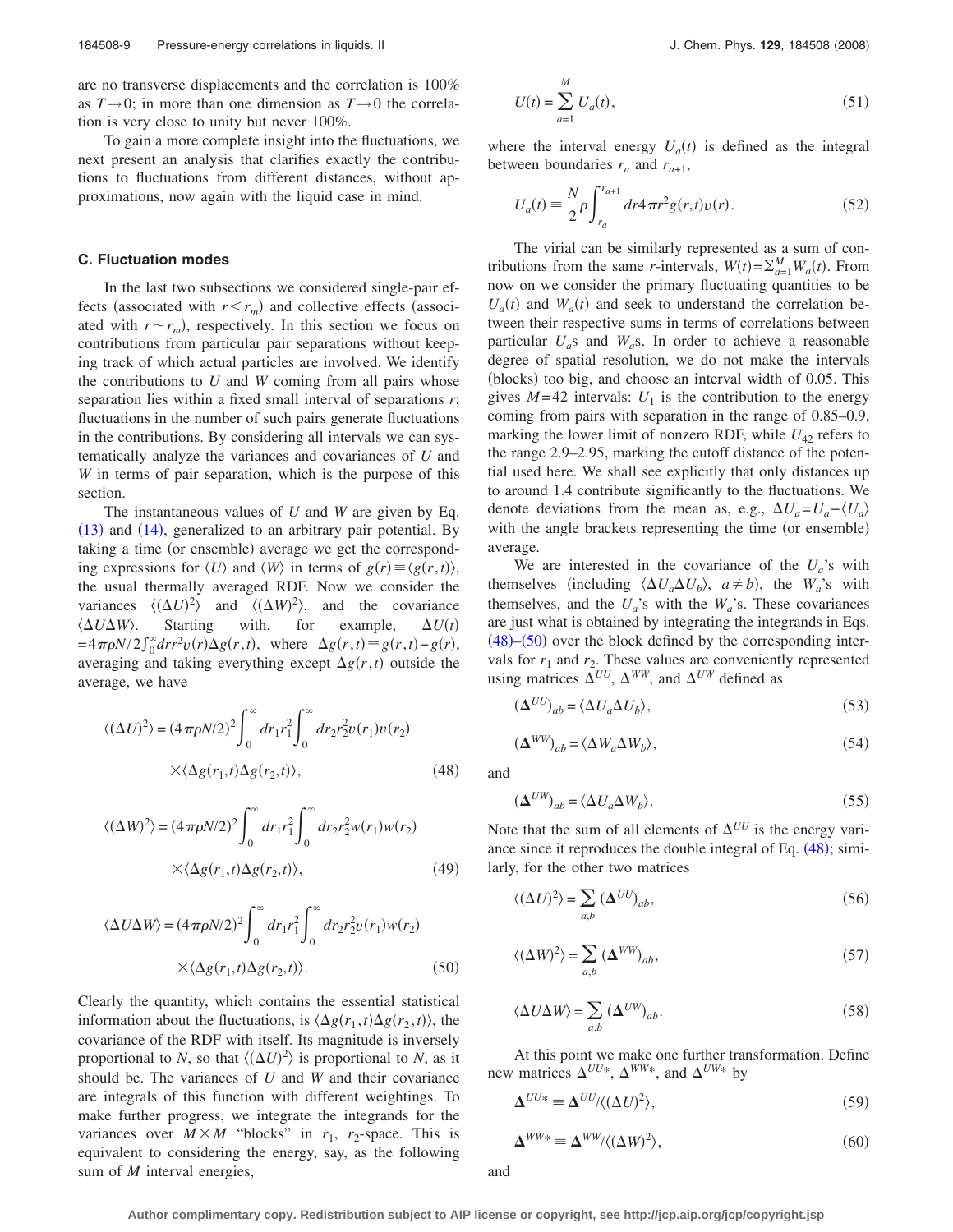<span id="page-9-0"></span>TABLE II. First ten eigenvalues of the supercovariance matrix [Eq. ([65](#page-9-1))], their fractional contributions to the three (co-)variances [Eqs.  $(62)$  $(62)$  $(62)$ – $(64)$  $(64)$  $(64)$ ], and their effective slopes [Eq.  $(67)$  $(67)$  $(67)$ ] for the SCLJ liquid with parameters as in Fig. 1 of Paper I  $(\rho = 34.6 \text{ mol}/1, T = 80 \text{ K})$ . Contributions from the dominant four eigenvectors are in boldface. The last three rows list sums of the third, fourth, and fifth columns over, respectively, the dominant four, the first ten, and all 2*M* eigenvectors. The sum of the fifth column over all eigenvectors should be compared [see Eq.  $(64)$  $(64)$  $(64)$ ] to the  $R = 0.939$  listed in Table I of Paper I.

| Index                  | Eigenvalue | $U$ -var. contr. | W-var. contr. | Corr. coeff. contr. | Effective slope |
|------------------------|------------|------------------|---------------|---------------------|-----------------|
| $\mathbf{1}$           | 1.73       | 0.01             | 0.01          | 0.01                | 5.38            |
| $\overline{c}$         | 1.55       | 0.04             | 0.06          | 0.05                | 7.63            |
| 3                      | 1.11       | 0.24             | 0.15          | 0.19                | 4.98            |
| 4                      | 0.87       | 0.25             | 0.25          | 0.25                | 6.34            |
| 5                      | 0.78       | 0.20             | 0.14          | 0.17                | 5.27            |
| 6                      | 0.58       | 0.11             | 0.17          | 0.13                | 7.80            |
| 7                      | 0.34       | 0.02             | 0.05          | 0.03                | 10.14           |
| 8                      | 0.23       | 0.01             | 0.03          | 0.01                | 13.67           |
| 9                      | 0.13       | 0.00             | 0.01          | 0.00                | 116.19          |
| 10                     | 0.10       | 0.01             | 0.00          | $-0.00$             | $-3.63$         |
| $\Sigma_{3,\ldots,6}$  | .          | 0.797            | 0.709         | 0.742               | .               |
| $\Sigma_{1,\ldots,10}$ | $\cdots$   | 0.884            | 0.877         | 0.849               | $\cdots$        |
| $\Sigma_{1,\ldots,2M}$ | .          | 1.000            | 1.000         | 0.938               | .               |

$$
\Delta^{UW*} \equiv \Delta^{UW} / \sqrt{\langle (\Delta U)^2 \rangle (\langle \Delta W \rangle^2)}.
$$
\n(61)

This is equivalent to normalizing the  $U_a$ 's by the standard deviation  $\sqrt{\langle (\Delta U)^2 \rangle}$  and the  $W_a$ 's by  $\sqrt{\langle (\Delta W)^2 \rangle}$ , respectively. The elements of  $\Delta^{UU*}$ ,  $\Delta^{WW*}$ , and  $\Delta^{UW*}$  can be thought of as representing, in some sense, what fraction of the total co--variance is contributed by the corresponding block. Normalized in this way, the sum over all elements of  $\Delta^{UU*}$  and  $\Delta^{WW*}$  is exactly unity and that for  $\Delta^{UW*}$  equals the correlation coefficient *R*,

<span id="page-9-2"></span>
$$
\sum_{a,b} \left(\Delta^{UU*}\right)_{ab} = 1,\tag{62}
$$

<span id="page-9-5"></span>
$$
\sum_{a,b} \left(\Delta^{WW*}\right)_{ab} = 1,\tag{63}
$$

<span id="page-9-3"></span>
$$
\sum_{a,b} \left(\Delta^{UW*}\right)_{ab} = R. \tag{64}
$$

To make a direct analysis of all possible covariances, we now construct a larger  $2M \times 2M$  matrix by placing  $\Delta^{UU*}$  and  $\Delta^{WW*}$  on the diagonal blocks, and  $\Delta^{UW*}$  and its transpose on the off-diagonal blocks,

<span id="page-9-1"></span>
$$
\mathbf{\Delta}^{\text{Sup}} = \begin{bmatrix} \mathbf{\Delta}^{UU*} & \mathbf{\Delta}^{UW*} \\ (\mathbf{\Delta}^{UW*})^T & \mathbf{\Delta}^{WW*} \end{bmatrix} . \tag{65}
$$

This "supercovariance" matrix contains all the information about the covariance of the contributions of energy and virial with each other. This symmetric and positive semidefinite<sup>9</sup> matrix can be separated into additive contributions by spectral decomposition as

<span id="page-9-6"></span>
$$
\Delta^{\text{Sup}} = \sum_{\alpha} \lambda_{\alpha} v_{\alpha} v_{\alpha}^T,\tag{66}
$$

where  $v_{\alpha}$  is the normalized eigenvector whose (nonnegative) eigenvalue is  $\lambda_{\alpha}$ —this follows from the diagonalization of the matrix. Thus we decompose the supercovariance into a sum of parts. This method of accounting for the variance of many variables is the basis of the technique known as principal component analysis (PCA), which is a workhorse of multivariate data analysis. $\frac{10}{10}$  The eigenvectors represent statistically independent "modes of fluctuation;" the corresponding eigenvalue is the part of the variance within the 2*M*-dimensional space accounted for by the mode. PCA is most effective when the eigenvectors associated with the largest few eigenvectors account for most of the variance in the set of fluctuating quantities. For example, in the extreme case where one eigenvector accounts for over 99% of the variance, we could claim that all the different apparently random fluctuations of the different contributions to energy and virial were moving in a highly coordinated way, such that a single parameter (say, the value of any one of them) would be enough to give the values of all.

In our case we are not necessarily interested in the modes with the largest eigenvalues: a large eigenvalue could describe a fluctuation mode where the individual  $U_a$ 's and *Wa*'s change a lot but their respective sums do not; this would correspond to the contributions from one interval increasing while those in others decrease, in such a way that the total is roughly constant. What we really want are those modes that contribute a lot to the variance in energy and virial and to their covariance. This is easy to do by summing all elements in the appropriate block of the matrix  $\lambda_a v_a v_a^T$ where  $v_{\alpha}$ ,  $\lambda_{\alpha}$  are the normalized eigenvector and eigenvalue in question.<sup>11</sup> In Table [II](#page-9-0) we list the first ten eigenvalues in decreasing order, along with their contributions to the normalized variances of energy, virial, and their covariance the normalized covariance being equal to  $R_{WU}$ . In addition, an "effective slope" for each mode is obtained from the  $\alpha$ th eigenvector as

<span id="page-9-4"></span>
$$
\gamma_{\alpha} = \sqrt{\frac{\langle (\Delta W)^2 \rangle}{\langle (\Delta U)^2 \rangle}} \frac{\sum_{a=M+1}^{2M} (v_{\alpha})_a}{\sum_{b=1}^{M} (v_{\alpha})_b} = \gamma \frac{\sum_{a=M+1}^{2M} (v_{\alpha})_a}{\sum_{b=1}^{M} (v_{\alpha})_b},
$$
(67)

where the numerator gives the sum of virial contributions for that mode, and the denominator the sum of energy contribu-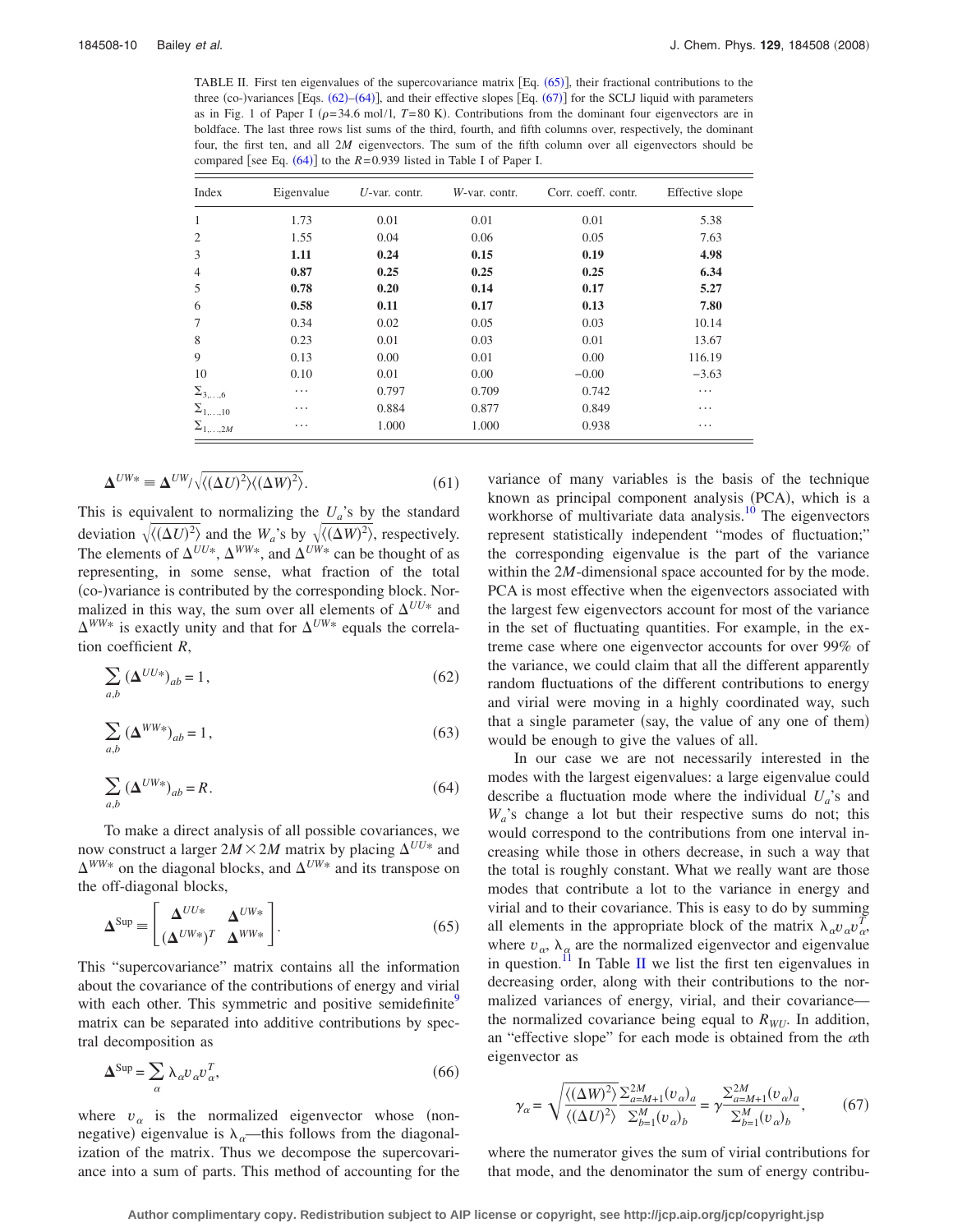tions. The factor in front, which is numerically equal to the overall slope  $\gamma$ , accounts for the standard deviation that we normalized the  $U_a$ 's and  $W_a$ 's to define the matrices  $\Delta^{UU*}$ ,  $\Delta^{WW*}$ , and  $\Delta^{UW*}$ .

In the above equation, it looks like  $\gamma_\alpha$  is determined by the overall  $\gamma$ , whereas we could expect more the opposite, that the overall slope is somehow an average of the individual effective mode slopes. It looks like this because of the normalization choice we made in determining the decomposition. We can relate the  $\gamma_\alpha$  to the  $\gamma$  in a more meaningful way by writing the sums in Eqs.  $(62)$  $(62)$  $(62)$  and  $(63)$  $(63)$  $(63)$  in terms of the spectral decomposition Eq. ([66](#page-9-6)),

$$
1 = \frac{\sum_{a,c} \Delta_{a,c}^{WW}}{\sum_{b,d} \Delta_{b,d}^{UU}} = \frac{\sum_{\alpha} \sum_{a,c > M} \lambda_{\alpha} (v_{\alpha})_{a} (v_{\alpha})_{c}}{\sum_{\beta} \sum_{b,d \le M} \lambda_{\beta} (v_{\beta})_{b} (v_{\beta})_{d}}
$$
(68)

$$
=\frac{\sum_{\alpha} \lambda_{\alpha} (\sum_{a > M} (v_{\alpha})_a)^2}{\sum_{\beta} \lambda_{\beta} (\sum_{b \le M} (v_{\beta})_b)^2}
$$
(69)

$$
=\frac{\sum_{\alpha} \lambda_{\alpha} (\gamma_{\alpha}/\gamma)^{2} (\sum_{a \le M} (v_{\alpha})_{a})^{2}}{\sum_{\beta} \lambda_{\beta} (\sum_{b \le M} (v_{\beta})_{b})^{2}},
$$
\n(70)

where in the last step Eq.  $(67)$  $(67)$  $(67)$  was used. Multiplying both sides by  $\gamma^2$  we get an expression for the latter as a weighted average of the squares of the  $\gamma_{\alpha}$ ,

=

$$
\gamma^2 = \frac{\sum_{\alpha} X_{\alpha} \gamma_{\alpha}^2}{\sum_{\beta} X_{\beta}},\tag{71}
$$

where the weight of a given mode slope  $\gamma_\alpha$  is (apart from normalization)  $X_{\alpha} \equiv \lambda_{\alpha} (\Sigma_{a \le M}(v_{\alpha})_a)^2$ , combining the eigenvalue and the square of the summed "energy part" of the corresponding eigenvector.

Now we can notice that the third, fourth, fifth, and sixth eigenvectors, to be referred to respectively as EV3, EV4, EV5, and EV6, account for most of the three (co-)variances totalling 0.80 out of 1.00, 0.71 out of 1.00, and 0.74 out of 0.94 for variance of *U*, variance *W*, and correlation coefficient, respectively). These four eigenvectors are represented in Fig. [5.](#page-10-0) We observe that, as expected, most of the fluctuations are associated with pair separations well within the first peak of the RDF, which extends to nearly  $r=1.6\sigma$  [see Fig.  $2(a)$  $2(a)$ ]. In fact, not much takes place beyond  $r=1.3\sigma$ . Interestingly, of the four, EV5, accounting for less that 20% of the variances, is the only one that directly fits the idea that the fluctuations take place at short distances, while the other modes extend out to  $r \sim 1.3\sigma$ , beyond even the inflection point of the potential (around  $1.24\sigma$ ).

It is instructive to repeat the fluctuation mode analysis for a nonstrongly correlating liquid, the Dzugutov liquid at *T*= 0.65. We do not show the full results here but they can be summarized as follows. There are two modes that are concentrated at distances less than and around the first minimum of the potential. These have slopes of 5.73 and 5.01 and contribute a total of about 0.35–0.4 to the variances and correlation coefficient. Since the latter is 0.585 at this temperature, these modes account for most of it. There are four more modes that contribute more than 5% to the variances, but the slopes are quite different: −9.34, 7.20, 28.43, and −0.67. These four modes all include significant contributions at dis-

<span id="page-10-0"></span>

FIG. 5. (Color online) Representations of the eigenvectors 3, 4, 5, and 6 of the supercovariance matrix. Squares represent variation in  $U_a$  values for a mode; diamonds represent variation in  $W_a$  values.

tances corresponding to the peak in  $v(r)$ ; clearly this extra peak in the potential and the associated peak in the pair-virial  $w(r)$  give rise to components in the fluctuations which cannot be related in the manner of an effective inverse power law, even though fluctuations occurring around the minimum can. As a result the overall correlation is rather weak.

### **D. Synthesis: Why the effective power law works even at longer distances**

We can apply ideas similar to those used in the crystal analysis to understand why the correlation holds even for modes active at separations larger than the minimum, why the slopes are similar to the effective power-law slopes, and why the effective power law works as well as it does. Recall the essential ingredients of the crystal analysis: the importance of summing over all pairs, the fixed-volume constraint, and the increase in the magnitude of coefficients of the Taylor expansion with order. These are equally valid here, but now we use them to constrain the allowed deviations in  $g(r)$ from its equilibrium value, instead of displacements from a fixed equilibrium configuration. Define the resolved pairdensity  $\rho(r)$  by

$$
\rho(r) \equiv (N/2)4\pi r^2 \rho g(r). \tag{72}
$$

<span id="page-10-2"></span>The requirement that this integrates to the total number of pairs in the system,  $\int_0^{\infty} \rho(r) dr = N(N-1)/2$ , gives a global constraint on fluctuations of  $\rho(r)$ ,

<span id="page-10-1"></span>
$$
\int_0^\infty \Delta \rho(r) dr = 0. \tag{73}
$$

A typical fluctuation will have peaks around the peaks of  $g(r)$ , but only those near the first peak will significantly af-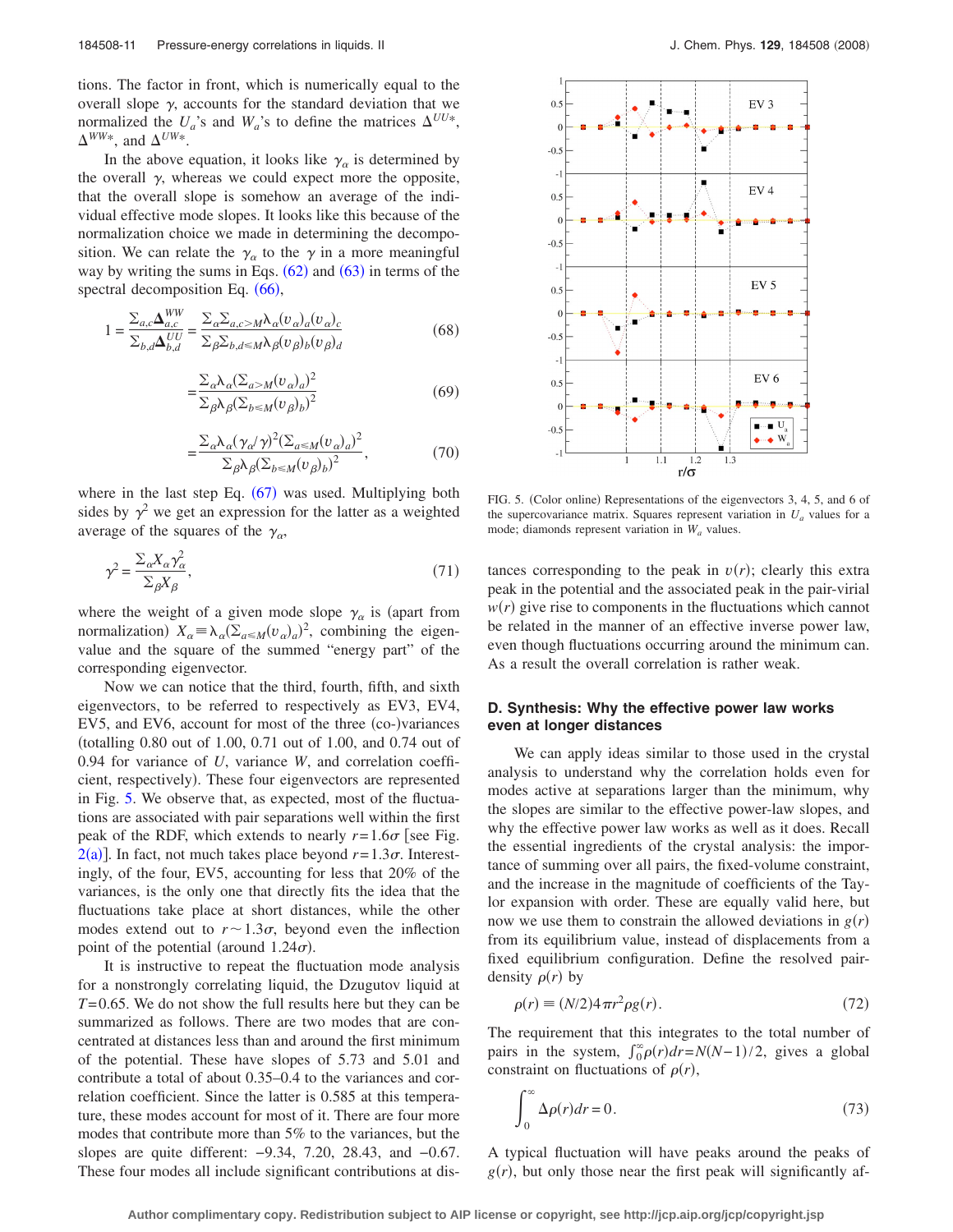<span id="page-11-0"></span>

FIG. 6. (Color online) Intuitive picture of allowed and disallowed fluctuations in  $\rho(r)$ : (a) is not allowed because it violates the global constraint  $\int \Delta \rho(r) = 0$ ; (b) satisfies the global constraint but not locality; (c) could correspond, for instance, to a single bond becoming shorter, but this is inconsistent with fixed volume (vanishing first moment—such a change cannot happen in isolation); and (d) is allowed—it corresponds, for example, to a single particle being displaced toward one neighbor and away from another. Thus one bond shortens and one lengthens.

fect the potential energy and virial (Sec. II C). We can assume that, for a dense liquid not close to a phase transition, almost any configuration  $\Gamma$  may be mapped to a nearby reference configuration  $\Gamma_{\text{ref}}$  whose RDF is identical to the thermal average  $g(r)$ . "Nearby" implies that the particle displacements relating the  $\Gamma$  and  $\Gamma_{ref}$  are small compared to the interparticle spacing.<sup>12</sup> These displacements define the deviation  $\Delta \rho(r)$  of  $\rho(r)$  from its equilibrium value. Mapping to  $\Gamma_{\text{ref}}$  gets around the absence of a unique equilibrium configuration as in the crystal case.

Let us consider what restriction this places on  $\Delta \rho(r)$ ; these are illustrated in Fig. [6.](#page-11-0) Because the displacements are small,  $\Delta \rho(r)$  must be local: a peak in  $\Delta \rho(r)$  at some *r* must be compensated by an opposite peak at a nearby location  $r_{ref}$ rather than one far away [thus example (b) in the figure is not allowed]—this corresponds to a bond having length  $r$  in the actual configuration and length  $r_{ref}$  in  $\Gamma_{ref}$  [Fig. [6](#page-11-0)(c)]. Finally fixed volume implies that a fluctuation cannot involve any substantial change in the mean nearest-neighbor bond length. This may be expressed mathematically as the near vanishing of the first moment of  $\Delta \rho(r)$ ,

<span id="page-11-1"></span>
$$
\int_{\text{first peak}} r \Delta \rho(r) dr \cong 0. \tag{74}
$$

Thus, if a particle is displaced toward a neighbor on one side, it is displaced away from a neighbor on the opposite side, thus the resulting fluctuation is expected to look like Fig.  $6(d)$  $6(d)$ , which is characterized by vanishing zeroth and first moments. Note that we restrict the integral to the first peak. The principle that fluctuations of  $\Delta \rho(r)$  must be local allows us to write a version of Eq.  $(73)$  $(73)$  $(73)$  similarly restricted:

<span id="page-11-2"></span>
$$
\int_{\text{first peak}} \Delta \rho(r) dr = 0. \tag{75}
$$

Equations  $(74)$  $(74)$  $(74)$  and  $(75)$  $(75)$  $(75)$  cannot be literally true, since there must be contributions from fluctuations at whatever cut-off distance is used to define the boundary of the first peak. For instance, there could be a fluctuation such as Fig.  $6(d)$  $6(d)$  centered just to the right of this cutoff, so that only the first positive part was included in the integrals. We can ignore these contributions if we assume that the potential is truncated and shifted to zero at the boundary, as is standard in practice (although usually at larger distances). Then fluctuations right at the boundary do not contribute to the potential energy, The fact that the only contributions to the integral are at the boundary is a restatement of the locality of fluctuations.<sup>13</sup>

Now we make a Taylor series expansion of  $v(r)$  around the maximum  $r_M$  of the first peak of  $g(r)$ , using U  $=\int_0^\infty \rho(r)v(r)dr,$ 

$$
\Delta U = \int_{\text{first peak}} \Delta \rho(r) \left( v(r_M) + k_1(r - r_M) \right)
$$

$$
+ \frac{1}{2} k_2 (r - r_M)^2 + \cdots \right)
$$

$$
= \sum_p \frac{k_p}{p!} M_p. \tag{76}
$$

As for the crystal  $k_p$  is the *p*th derivative of  $v(r)$  at the expansion point  $(r_M$  here), while  $M_p$  is the *p*th moment of  $\Delta \rho(r)$ ,

$$
M_p \equiv \int_{\text{first peak}} \Delta \rho(r)(r - r_M)^p dr. \tag{77}
$$

A similar series exists for *W*, with coefficients given by Eq.  $(26)$  $(26)$  $(26)$ ,

$$
3\Delta W = \sum_{p} \frac{C_p^W}{(r_M)^p} M_p. \tag{78}
$$

The moments play a role exactly analogous to the sums  $S_p$  in the analysis of the crystal. The near vanishing of  $M_1$  corresponds to that of  $S_1$  in the crystal case, both following from the fixed-volume constraint; as there, it probably holds only to first order in particle displacements (except in one dimension where it is exact), but we have not tried to make a detailed estimate as we did with the crystal. Recalling that the extra contributions to the  $M_2$  terms will be small anyway, in view of Eqs. ([30](#page-5-0)) and ([31](#page-5-1)), we simply set  $M_1=0$ , so the two series become (noting that  $M_0=0$  also)

$$
\Delta U = \sum_{p=2}^{\infty} C_p^U \frac{M_p}{r_M^p},
$$
  

$$
3\Delta W = \sum_{p=2}^{\infty} C_p^W \frac{M_p}{r_M^p},
$$
 (79)

where the coefficients  $C_p^{U,W}$  are those defined in Eqs. ([25](#page-4-5)) and ([26](#page-4-6)), but with  $r_M$  replacing  $a_c$ . The points made in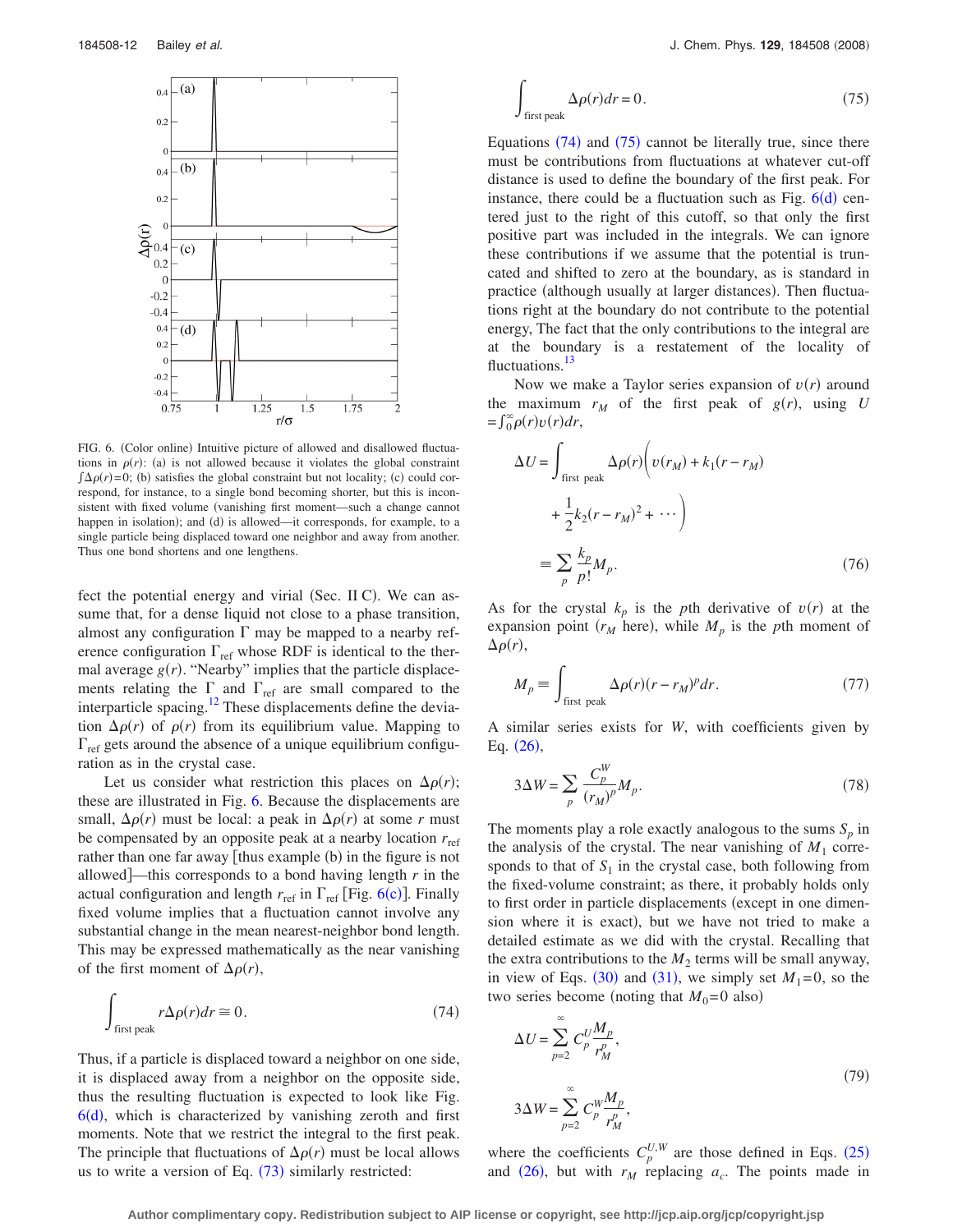<span id="page-12-0"></span>

FIG. 7. (Color online) The true potential  $v_{\text{LJ}}(r)$ , the best effective power law  $v_{PL}(r)$  (in the sense that the fluctuations in potential energy and virial and reproduced most faithfully), and their difference  $v_{\text{diff}}(r)$ . Also shown are the projected versions  $v_{\text{LI}}^P(r)$  and  $v_{\text{diff}}^P(r)$  where the constant and linear terms (determined over the interval  $0.95\sigma$  to  $1.4\sigma$ ) have been subtracted off. It is the projected functions that should be compared in order to make a statement about the smallness of  $v_{\text{diff}}(r)$  relative to  $v_{\text{LJ}}(r)$  since only the projected functions contribute to fluctuations of total potential energy.

Sec. II B regarding the relation between the two series are equally valid here. At orders  $p=2$  and higher, corresponding coefficients are related by the  $n^{(p)}(r_M)$ , which are always all above  $a = 12$ . We expect from dimensional considerations that the variance of  $\overline{M}_p$  is proportional to  $N w_{\text{FP}}^2$ , where  $w_{\text{FP}}$  $\sim 0.3r_M$  is the width of the first peak of  $g(r)$ . Thus moments of higher order should contribute less, and therefore  $M_2$ should dominate, implying that the proportionality between  $\Delta U$  and  $\Delta W$  is essentially  $n^{(2)}(r_M)$ . This is in the range of 15–24 for  $r_M$  in the range of  $1.05\sigma$ –1.15 $\sigma$ , giving slopes between 5 and 8, similar to those observed in the fluctuation modes. Unlike the low-*T* limit of the crystal, we cannot assume that the fluctuations are particularly localized around *rM*, so it is not surprising that a range of slopes show up. Notice that we do not see arbitrarily high mode slopes corresponding to the divergence of  $n^{(2)}(r)$  at the inflection point of the potential. Rather, for modes centered there, the assumption that we can neglect higher moments of the fluctuations no longer holds and there is an interpolation between  $n^{(2)}(r)$  and  $n^{(3)}(r)$  which is smaller (but still greater than  $a = 12$ .

We can now understand also why the potential and virial fluctuations, as "reconstructed" using the effective power-law potential (Fig. [3](#page-3-0)), agree so well with the true fluctuations, even though the fluctuation mode analysis shows that there are significant contributions from distances around and beyond the minimum, well away from the matching point *r*  $= 1.015\sigma$ . Figure [7](#page-12-0) shows the LJ(12,6) potential, the *n*  $= 19.2$  power law (which gave the best fit in Sec. II A), and their difference,  $v_{\text{diff}}(r) \equiv v_{\text{LJ}}(r) - v_{\text{PL}}(r)$ . The latter is obviously very small and flat near the matching point but grows significantly in an approximately linear fashion at distances larger than  $r \sim 1.05\sigma$ . In view of Eqs. ([16](#page-3-3)) and ([72](#page-10-2)), a fluctuation of  $U_{\text{diff}}$  can be written as

$$
\Delta U_{\text{diff}} = \int_0^\infty v_{\text{diff}}(r) \Delta \rho(r) dr,\tag{80}
$$

which has the form of an inner product of functions. Vanishing fluctuations of  $U_{\text{diff}}$  follows if either (1)  $v_{\text{diff}}$  is identically

zero, or (2) it is nonzero, but orthogonal to the space of allowed  $\Delta \rho(r)$ . Given that  $v_{\text{diff}}$  is not particularly small except close to the matching point (see Fig.  $7$ ), the fact that  $U_{\text{diff}}$  fluctuations are relatively small even though they are associated with distances away from the matching point indicates that point (2) must hold approximately. Since allowed  $\Delta \rho(r)$  functions are those with no constant or linear term [see Eqs.  $(73)$  $(73)$  $(73)$  and  $(74)$  $(74)$  $(74)$ ], functions orthogonal to these are those with only a constant and linear term:  $f(r) = Cf_0(r) + Df_1(r)$ , where  $f_0(r)$  is a constant function and  $f_1(r)$  is a linear function with zero mean over the range of interest. It is clear in Fig. [7](#page-12-0) that  $v_{\text{diff}}$  is not exactly of this form, but it can be well approximated by such a function. This approximation can be checked by standard methods of the linear algebra of function spaces. First we choose a range  $(r_1, r_2)$  over which functions are to be defined. For purposes this should include the range of significant contributions to  $W$  and  $U$  (Fig. [5](#page-10-0)). We choose  $r_1 = 0.95\sigma$  and  $r_2 = 1.4\sigma$ . The normalized, mutually orthogonal basis vectors  $f_0(r)$  and  $f_1(r)$  are then given by

$$
f_0(r) = 1/\sqrt{r_2 - r_1},
$$
  
\n
$$
f_1(r) = \sqrt{\frac{12}{(r_2 - r_1)^3}}(r - (r_1 + r_2)/2).
$$
\n(81)

The part of  $v_{\text{diff}}(r)$  that is spanned by these basis functions is  $v_0 f_0 + v_1 f_1$ , where  $v_i = \int_{r_1}^{r_2} f_i(r) v_{\text{diff}}(r) dr$  is the inner product of  $v_{\text{diff}}(r)$  and the corresponding basis vector. We define  $v_{\text{diff}}^P(r)$  as the part of  $v_{\text{diff}}(r)$  projected onto the space of allowed functions,

$$
v_{\text{diff}}^P(r) = v_{\text{diff}}(r) - v_0 f_0(r) - v_1 f_1(r). \tag{82}
$$

This function is also plotted in Fig. [7,](#page-12-0) where it can be seen that it is certainly small compared to  $v_{\text{diff}}(r)$  itself. More importantly, it is also small compared to the projected part of  $v_{\text{LJ}}(r)$ ,  $v_{\text{LJ}}^P(r)$ , defined analogously, because it is this that explains why the fluctuations of  $U_{\text{diff}}$  are small compared to those of  $U_{\text{LJ}}$  (or equivalently  $U_{\text{PL}}$ ). This may be quantified by noting that the ratio of their norms is 0.09, which indicates how orthogonal  $v_{\text{diff}}(r)$  is to the space of allowed  $\Delta \rho(r)$ . If we projected out only the constant term from  $v_{\text{diff}}(r)$  and  $v_{\text{LJ}}^P(r)$  (the *a priori* more obvious way to compare the size of two functions) the ratio of norms would be 0.50, and it would not be obvious why  $v_{PL}$  does as good a job as it does. Thus, again, constant-volume constraint, implying Eq. ([74](#page-11-1)), is important.

The above discussion applies equally well to the virial. We can now write a more accurate approximate expression for  $v_{\text{LJ}}(r)$ , which we call the extended effective inverse power-law approximation,

<span id="page-12-1"></span>
$$
v_{\text{LJ}}(r) \simeq Ar^{-n} + B + Cr,\tag{83}
$$

where *A*, *B*, and *C* are constants. The associated pair virial  $(w(r) \equiv rv'(r))$  is then

$$
w_{\text{LJ}}(r) \simeq -nAr^{-n} + Cr,\tag{84}
$$

<span id="page-12-2"></span>which has the same form. In both cases the term *Cr* contributes to the mean value but not the fluctuations because  $\int r \rho(r) dr$  is nonzero, while  $\int r \Delta \rho(r) dr \approx 0$  for those  $\Delta \rho(r)$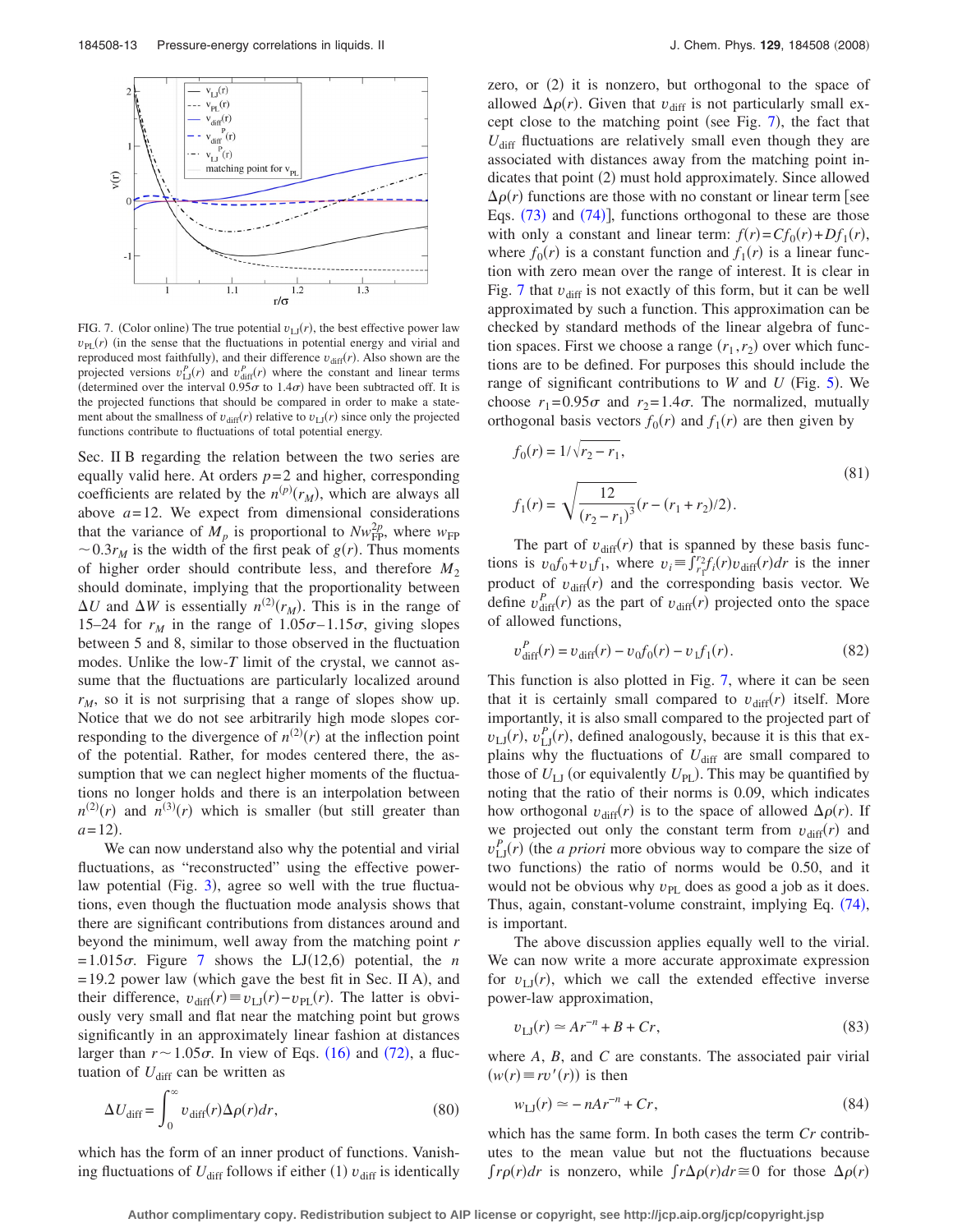which are allowed at fixed volume. Note also that the contribution to the mean values from *Cr* will depend on volume because  $g(r)$  and, hence,  $\rho(r)$  do. Thus we can see that although there are significant contributions to fluctuations away from the matching point where the power law fits the true potential well, these are essentially equal for both the power law and the true potential because the difference between the two potentials in this region is almost orthogonal to the allowed fluctuations in  $\rho(r)$ . This also explains why the fluctuation only holds at fixed volume (which would not be explained by the assumption that short-distance encounters dominate the fluctuations).

The extended power-law approximation, determined empirically by the projection procedure, provides an alternative way to understand why the effective exponent  $n^{(1)}$  evaluated at  $r \sim \sigma$  agrees well with  $n^{(2)}$  evaluated around the minimum  $r_m$ . For the extended effective power-law approximate [Eq.  $(83)$  $(83)$  $(83)$ ], we get

$$
n^{(1)}(r) = \frac{-n(n+1)Ar^{-(n+1)}}{-nAr^{-(n+1)} + C} - 1,
$$
  
\n
$$
n^{(2)}(r) = \frac{n(n+1)(n+2)Ar^{-(n+2)}}{n(n+1)Ar^{-(n+2)}} - 2 = n.
$$
\n(85)

Note that  $n^{(2)}(r)$  is constant and equal to the exponent *n* of the power law, while  $n^{(1)}(r)$  only approaches *n* when *r* is small enough that  $C$  in the denominator can be neglected  $[for]$ the true potential  $n^{(2)}(r)$  increases with *r* and eventually diverges (see Fig.  $1$ )]. This emphasizes the greater usefulness of  $n^{(2)}$  in identifying the effective power-law exponent. Recall also that our analysis earlier in this section indicates that  $n^{(2)}(r)$ , involving that the second and third derivatives of  $v(r)$ near its minimum, is more fundamentally the cause of the *W*,*U* correlations, explaining something like 80% of the correlation in the liquid phase and over 99% in the crystal phase. The fact that Eq.  $(83)$  $(83)$  $(83)$  is a good approximation for the Lennard-Jones potential pushes the correlation to over 90% also in the liquid phase.

To summarize the last two subsections, we have shown here that the source of the fluctuations is indeed pair separations within the first peak, although only a relatively small fraction of the variances come from the short-*r* region where the approximation of the pair potential by a power law is truly valid. We have also seen how the Taylor-series analysis which involves the crucial step of taking a sum over all pairs) may be extended to cover the whole first peak area, with all terms giving roughly the same effective slope, given essentially by the second-order effective exponent:  $\gamma \sim n^{(2)}(r_m)/3$ . The fact that this matches the first-order effective exponent at the shorter distance  $r \sim \sigma$  is equivalent to the extended effective power-law approximation [Eq. ([83](#page-12-1))], which given a constant volume is what justifies the replacement of the potential by a power law (empirically demonstrated in Fig.  $3$ ).

#### **III. SOME CONSEQUENCES OF STRONG PRESSURE-ENERGY CORRELATIONS**

This section gives examples of consequences of strong pressure-energy correlations. The purpose is to show that these are important, whenever present. Clearly, more work needs to be done to identify and understand all consequences of strong pressure-energy correlations.

## **A. Measurable consequences of instantaneous** *W***,***U* **correlations**

The observation of strong *W*,*U* correlations is of limited interest if it can only ever be observed in simulations. How can we make a comparison with experiment? In general, fluctuations of dynamical variables are related to thermodynamic response functions, $14-16$  for example, those of *U* are related to the configurational part of the specific heat,  $C_V^{\text{conf}}$ . The latter is obtained by subtracting off the appropriate kinetic term, which for a monatomic system such as argon is  $3Nk_B/2$ . The virial fluctuations, however, although related to the bulk modulus, are not directly accessible because of another term that appears in the equation, the so-called hypervirial, which is not a thermodynamic quantity. $\sim$  Fortunately this difficulty can be handled.

Everything in this section refers to the *NVT* ensemble. First we define the various response functions and configurational counterparts, the isothermal bulk modulus  $K_T$ ,  $C_V$ , and the "pressure coefficient,"  $\beta_V$ ,

$$
K_T = -V \left(\frac{\partial \langle p \rangle}{\partial V}\right)_T, \quad K_T^{\text{conf}} = K_T - \frac{N k_B T}{V},
$$
  
\n
$$
C_V = \left(\frac{\partial E}{\partial T}\right)_V, \quad C_V^{\text{conf}} = C_V - \frac{3}{2} N k_B,
$$
  
\n
$$
\beta_V = \left(\frac{\partial \langle p \rangle}{\partial T}\right)_V, \quad \beta_V^{\text{conf}} = \beta_V - \frac{N k_B}{V},
$$
  
\n
$$
p^{\text{conf}} = p - \frac{N k_B T}{V} = \frac{W}{V}.
$$
\n(86)

We also define  $c_V = C_V/V$ . The following fluctuation formu-las are standard (see, for example, Ref. [2](#page-18-1))

<span id="page-13-0"></span>
$$
\frac{\langle (\Delta W)^2 \rangle}{k_B T V} = \frac{N k_B T}{V} + \frac{\langle W \rangle}{V} - K_T + \frac{\langle X \rangle}{V},\tag{87}
$$

$$
\frac{\langle (\Delta U)^2 \rangle}{k_B T^2} = C_V - \frac{3}{2} N k_B = C_V^{\text{conf}},\tag{88}
$$

<span id="page-13-1"></span>
$$
\frac{\langle \Delta U \Delta W \rangle}{k_B T^2} = V \beta_V - N k_B = V \beta_V^{\text{conf}}.
$$
\n(89)

Here *X* is the so-called "hypervirial," which gives the change in virial upon an instantaneous volumetric scaling of positions. It is not a thermodynamic quantity and cannot be determined experimentally, although it is easy to compute in simulations. For a pair potential  $v(r)$ , X is a pair-sum,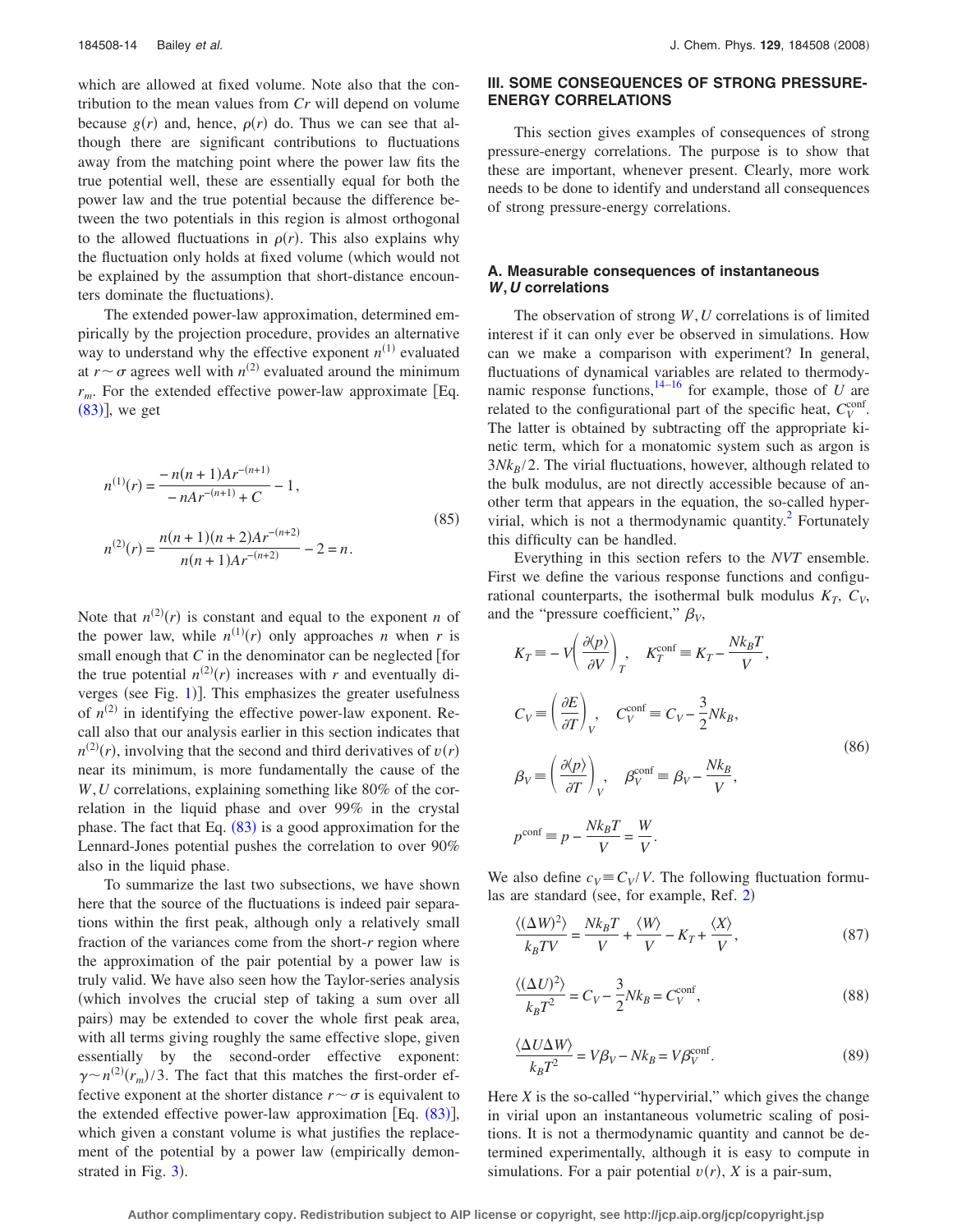$$
X = \sum_{\text{pairs}} x(r)/9,
$$
 (90)

where  $x(r) = rw'(r)$ . If we use the extended effective powerlaw approximation (including the linear term) discussed in the last section, then from Eq. ([84](#page-12-2)) we get  $x(r) \approx n^2 A r^{-n}$ +*Cr*. Summing over all pairs, and recalling that when the volume is fixed the *Cr* term gives a constant, we have a relation between the total virial and total hypervirial,

$$
X = (n/3)W + \text{const.}\tag{91}
$$

<span id="page-14-2"></span>This constant survives, of course, when we take the thermal average  $\langle X \rangle$ , as do the corresponding constants in  $\langle U \rangle$ ,  $\langle W \rangle$ . To get rid of these constants, one possibility would be to take derivatives with respect to *T*, but this can be problematic when analyzing experimental data. Instead we simply compare quantities at any temperature to those at some reference temperature  $T_{\text{ref}}$ ; this effectively subtracts off the unknown constants. Taking first the square of the correlation coefficient, we have

$$
R^{2} = \frac{(\langle \Delta U \Delta W \rangle)^{2}}{\langle (\Delta U)^{2} \rangle \langle (\Delta W)^{2} \rangle},\tag{92}
$$

which implies

$$
R^{2} \frac{\langle (\Delta W)^{2} \rangle}{k_{B} T V} = \frac{1}{k_{B} T V} \frac{(\langle \Delta U \Delta W \rangle)^{2}}{\langle (\Delta U)^{2} \rangle}.
$$
 (93)

Inserting the fluctuation formulas [Eqs.  $(87)$  $(87)$  $(87)$  and  $(89)$  $(89)$  $(89)$ ] gives

$$
R^2 \left( \langle p \rangle - K_T + \frac{\langle X \rangle}{V} \right) = \frac{1}{k_B T V} \frac{(k_B T^2 V \beta_V^{\text{conf}})^2}{k_B T^2 C_V^{\text{conf}}}
$$
(94)

$$
=T\frac{(\beta_V^{\text{conf}})^2}{c_V^{\text{conf}}}.\tag{95}
$$

Defining quantities  $\widetilde{A} \equiv \langle p \rangle - K_T + \langle X \rangle / V$  and *B*  $\equiv T(\beta_V^{\text{conf}})^2/c_V^{\text{conf}}$  (the reason for the tilde on *A* will become clear), we have  $R^2 \overline{A} = B$ . This is an exact relation. To deal with the hypervirial we first take differences with the quantities at  $T_{\text{ref}}$ , assuming that the variation in *R* is much smaller than the  $\tilde{A}$  and *B* variations:

$$
R^2(\widetilde{A} - \widetilde{A}_{\text{ref}}) = B - B_{\text{ref}},\tag{96}
$$

<span id="page-14-1"></span>where  $\tilde{A}_{\text{ref}} = \tilde{A}(T_{\text{ref}})$ , etc.  $\tilde{A} - \tilde{A}_{\text{ref}}$  written out explicitly is

$$
\widetilde{A} - \widetilde{A}_{\text{ref}} = (\langle p \rangle - K_T) - (\langle p \rangle_{\text{ref}} - K_{\text{Tref}}) + \frac{\langle X \rangle - \langle X \rangle_{\text{ref}}}{V}.
$$
 (97)

Next we use the power-law approximation to replace  $\langle X \rangle$  $-\langle X_{\text{ref}} \rangle$  with  $(n/3)(\langle W \rangle - \langle W_{\text{ref}} \rangle)$ . This is the crucial point: whereas it is often not a good approximation that  $\langle X \rangle$  $=$ ( $n/3$ ) $\langle W \rangle$  due to the unknown additive constants discussed above, subtracting two state points considers *changes* in *X* and  $\langle W \rangle$  with temperature. Recall from Sec. III B of Paper I that the changes in mean values  $\Delta \langle W \rangle$  and  $\Delta \langle X \rangle$  between (nearby) temperatures are related as the linear regression of the fluctuations of those quantities at one (nearby or intermediate) temperature. The linear relation between subtracted mean values holds if the instantaneous *W* and *X* are strongly

<span id="page-14-0"></span>

FIG. 8. (Color online) Scatter plot of instantaneous virial and hypervirial (in dimensionless units) for a SCLJ system at  $\rho = 1.0$ ,  $T = 0.80$  *(NVE)*. The correlation coefficient between these quantities is 0.998. The hypervirial is the main contribution to the configurational part of the bulk modulus; it gives (after dividing by volume) the change in virial for a given relative change in volume. The sizable constant term in the linear fit shows that Eq.  $(91)$  $(91)$  $(91)$  is a poor approximation. The slope is 4.9, about 10% smaller than  $\gamma$  ~ 5.4 for this state point. The difference reflects the limit of the validity of the powerlaw description—in fact, a more detailed analysis shows that the relation between *W* and *X* is dominated by  $n^{(3)}(r)$ , which is smaller than  $n^{(2)}(r)$  $(Fig. 1)$  $(Fig. 1)$  $(Fig. 1)$ .

correlated in the region of interest. The latter is confirmed by our simulations; indeed the correlation of instantaneous values of *X* and *W* is even stronger than for *W* and *U*, with approximately the same slope (Fig. [8](#page-14-0)). Thus Eq.  $(97)$  $(97)$  $(97)$  becomes

$$
\widetilde{A} - \widetilde{A}_{\text{ref}} \simeq (\langle p \rangle - K_T) - (\langle p \rangle_{\text{ref}} - K_{\text{Tref}}) + \frac{n}{3} \frac{\langle W \rangle - \langle W \rangle_{\text{ref}}}{V}
$$
\n(98)

$$
=A - A_{\text{ref}},\tag{99}
$$

where  $A = \langle p \rangle - K_T + (n/3) (\langle W \rangle / V)$  (no tilde) contains quantities that are all directly accessible to experiment except for the effective power-law exponent *n*. This can be obtained by noting that if there were perfect correlation, one could interchange  $\Delta W$  and  $(n/3)\Delta U$ ; thus,

$$
\frac{\beta_V^{\text{conf}}}{C_V^{\text{conf}}/V} = \frac{\beta_V^{\text{conf}}}{c_V^{\text{conf}}} = \frac{\langle \Delta U \Delta W \rangle}{\langle (\Delta U)^2 \rangle} = \frac{n}{3},\tag{100}
$$

which gives for *A*

$$
A = \langle p \rangle - K_T + \frac{\langle p \rangle^{\text{conf}} \beta_V^{\text{conf}}}{c_V^{\text{conf}}}.
$$
\n(101)

Thus to compare with experiment one should plot *B*−*B*<sub>ref</sub> against *A*−*A*<sub>ref</sub>; the prediction, in the case of near perfect correlation,  $R^2 \approx 1$ , is a straight line with slope close to unity. Figure [9](#page-15-0) shows data for argon for *T* between 200 and 660 K. Argon was chosen because as a monatomic system there are no rotational or vibrational modes contributing to the heat capacity and it is therefore straightforward to subtract off the kinetic part. Also we restrict to a relatively high temperature to avoid quantum effects. The correlation coefficient *R* given as the square root of the slope of a linear fit is 0.96. Note that the assumed constancy of *R* is confirmed going to lower temperatures there are increasingly large de-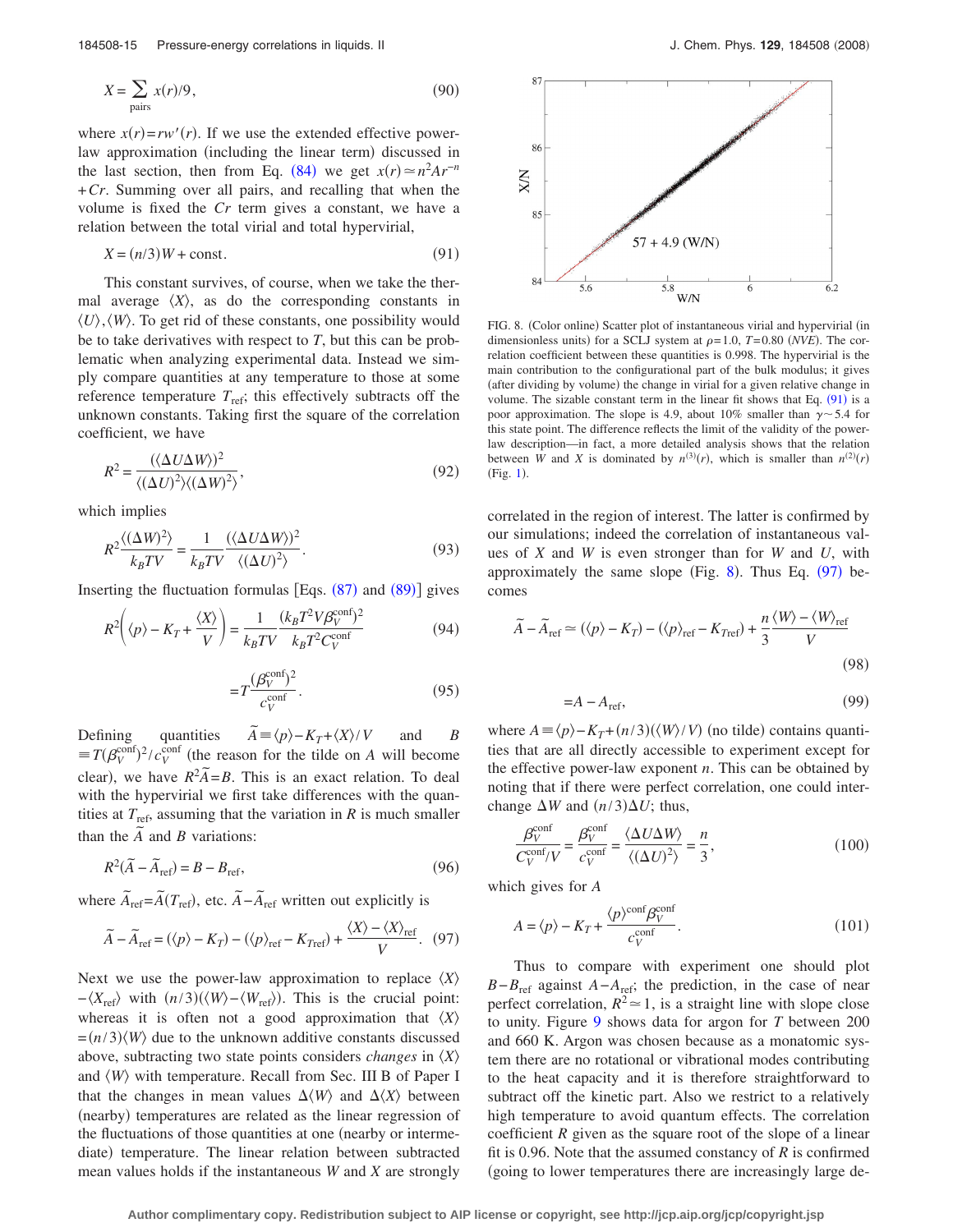<span id="page-15-0"></span>

FIG. 9. (Color online) Data from the NIST database (Ref. [45](#page-19-12)) for supercritical argon at three different densities covering the temperature range of 200 K – 660 K showing a strong virial-potential-energy correlation  $(R= 0.96)$  (reproduced from Ref. [4](#page-18-3)). Here  $K_T \equiv -V(\partial \langle p \rangle / \partial V)_T$ ,  $p^{\text{conf}} = p - Nk_B T/V = W/V$   $\beta_V^{\text{conf}} = (\partial \langle p \rangle / \partial T)_V - Nk_B/V$ , and  $c_V^{\text{conf}} = C_V/V$  $-(3/2)Nk_B/V$ . The diagonal line corresponds to perfect correlation. The inset shows "unsubtracted" values for *A* and *B*; the fact that the data do not fall on the solid line indicates that a power-law description does not hold for the full thermodynamics.

viations). The importance of subtracting from a reference state point is highlighted by the inset, which shows that  $A(T) = B(T)$  does not hold: There is a correlation in the fluctuations which is not present in the full equation of state. $4$ 

## **B. Time averaging: Pressure-energy correlations in highly viscous liquids**

We have observed and discussed in Paper I that when volume is held constant, the correlations tend to become more perfect with increasing  $T$ , while along an isobar (considering still fixed-volume simulations, choosing the volume to give a prescribed average pressure) they become more perfect with decreasing *T*. This fact makes the presence of correlations highly relevant for the physics of highly viscous liquids approaching the glass transition. Basic questions such as the origins of nonexponential relaxations and non-Arrhenius temperature dependence are still vigorously debated in this field of research. $17-20$  $17-20$  Instantaneous correlations of the kind discussed in this work would seem to be relevant only to the high frequency properties of a highly viscous liquid; their relevance to the long time scales on which structural relaxation occurs follows from the separation of time scales as explained below.

A question that is not actively debated in this research field (but see, e.g., Refs.  $21-23$  $21-23$ ) is whether a single parameter is enough to describe a highly viscous liquid. The consensus for more than 30 years is that with few exceptions these liquids require more than just one parameter, a conclusion scarcely surprising given their complexity. The meaning of "having a single parameter" can be understood as follows. Following a sudden change in volume, both pressure and energy relax to their equilibrium values over a time scale of minutes or even hours, sufficiently close to the glass transition. If a single parameter governs the internal relaxation of the liquid, then both pressure and energy relax with the same time scale, and, in fact, the normalized relaxation functions are identical. $2^{1,23}$  $2^{1,23}$  $2^{1,23}$  This behavior can be expressed in the frequency domain, as a certain quantity, the dynamic Prigogine–Defay ratio, being equal to unity.<sup>23</sup> A key feature of highly viscous liquids is the separation of time scales between the slow structural ("alpha") relaxation (up to order seconds) and the very short times (of order picoseconds) characterizing the vibrational motion of the molecules. This separation allows a more direct experimental consequence of *W*,*U* correlations than that described in the previous subsection: Suppose a highly viscous liquid has perfectly correlated *W*,*U* fluctuations. When *W* and *U* are time averaged over, say, one-tenth of the alpha relaxation time  $\tau_{\alpha}^{24}$  $\tau_{\alpha}^{24}$  $\tau_{\alpha}^{24}$  they still correlate 100%. Since the kinetic contribution to pressure is fast, its time average over  $\tau_{\alpha}/10$  is just its thermal average, and thus the time-averaged pressure equals the time average of *W*/*V* plus a constant. Similarly, the time-averaged energy equals the time-averaged potential energy plus a constant. Thus the fluctuations of the time-averaged *W* and *U* equal the slowly fluctuating parts of pressure and energy, so these slow parts will also correlate 100% in their fluctuations. In this way we get from the nonobservable quantities *W* and *U* to the observable ones  $E$  and  $p$  (we similarly averaged to observe the correlation in the SQW system in Paper I). The upper part of Fig. [10](#page-16-0) shows normalized fluctuations of energy and pressure for the commonly studied Kob–Andersen binary Lennard-Jones system<sup>25</sup> (referred to as KABLJ in Paper I), time averaged over one-tenth of  $\tau_{\alpha}$ . In the lower part we show the dynamic Prigogine–Defay ratio, $12$  which in the *NVT* ensemble is defined as follows:

$$
\Lambda_{TV}(\omega) \equiv -\frac{c_V''(\omega)(1/\kappa_T(\omega))^{\prime\prime}}{T[\beta_V'(\omega)]^2}.\tag{102}
$$

Here  $\kappa_T = 1/K_T$  is the isothermal compressibility and  $''$  denotes the imaginary part of the complex frequencydependent response function. A way to interpret this quantity can be found by considering the fluctuation-dissipation theorem expressions for the response functions. For example the frequency-dependent constant-volume specific heat  $c_V(\omega)$  is given<sup>26</sup> by

$$
c_V(\omega) = \frac{\langle (\Delta E)^2 \rangle}{k_B T^2} - \frac{i\omega}{k_B T^2} \int_0^\infty \langle \Delta E(0) \Delta E(t) \rangle \exp(-i\omega t) dt,
$$
\n(103)

where  $E$  is the total energy. Taking the imaginary part we have

$$
c_V''(\omega) = -\frac{\omega}{k_B T^2} (\mathcal{L}\{\langle \Delta E(0) \Delta E(t) \rangle\}'\,,\tag{104}
$$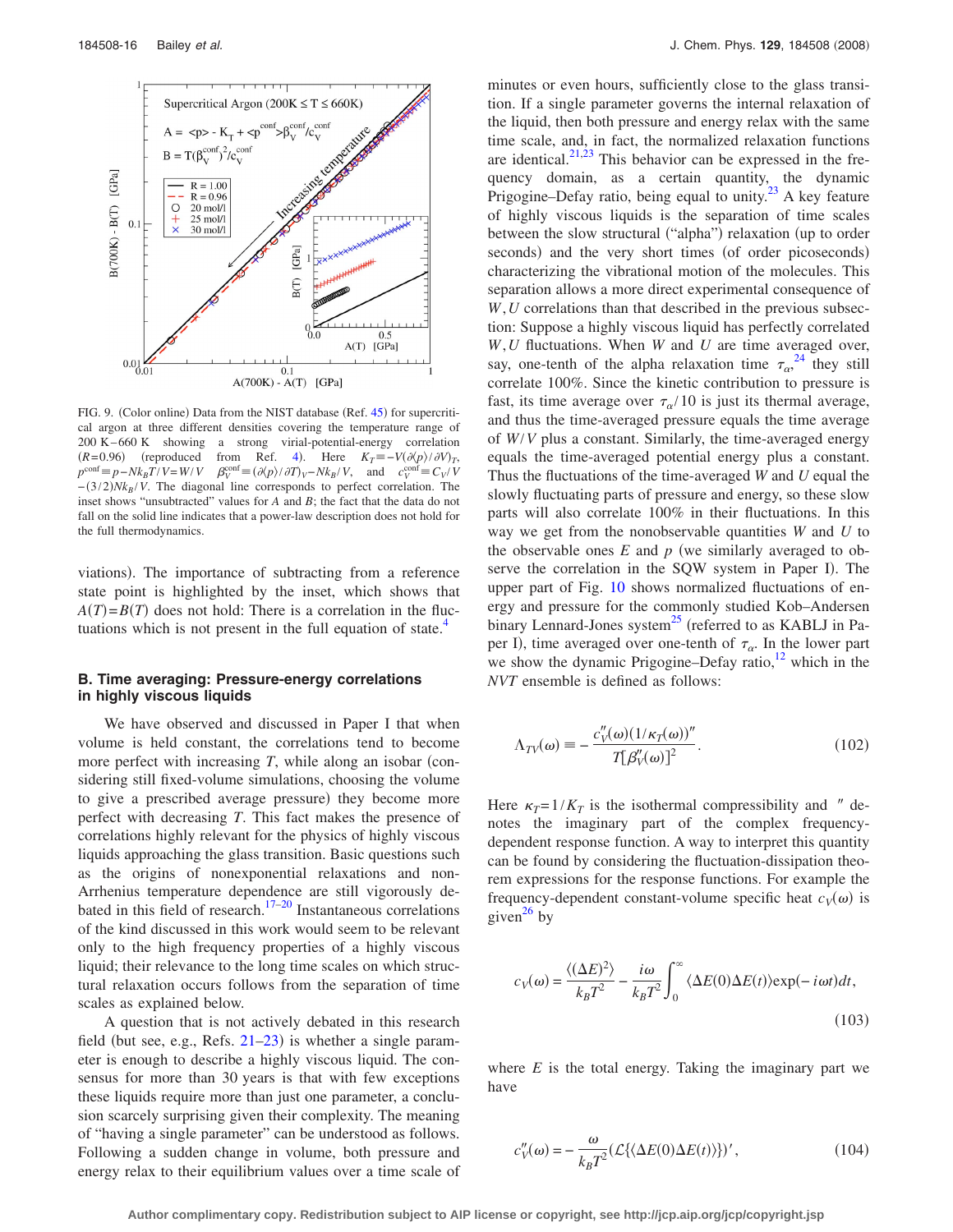<span id="page-16-0"></span>

FIG. 10. (Color online) Upper panel, time-averaged (over  $\tau_{\alpha}/10$ , where  $\tau_{\alpha}$ is the structural relaxation time) normalized fluctuations of  $E$  and  $p$  in *NVT* simulations of the Kob-Andersen (Ref. [20](#page-19-6)) binary Lennard-Jones (KABLJ) system, plotted against time in units of  $\tau_{\alpha} \sim 10^{3} \sigma_{AA} \sqrt{m/\epsilon_{AA}}$ . The density was  $1.2\sigma_{AA}^{-3}$ , and the temperature was  $0.474\epsilon_{AA}$ . Middle panel, imaginary parts of the three response functions  $-c_v(\omega)$ ,  $-\beta_v(\omega)$ ; and  $1/\kappa(\omega)$ , scaled to the maximum value. Lower panel, dynamic Prigogine–Defay ratio for the same simulation. The approach toward unity at frequencies smaller than the losspeak frequency  $(\sim 1/\tau_{\alpha})$  is exactly equivalent to the correlation between time-averaged quantities shown in the upper panel (reproduced from Ref. [19](#page-19-21)).

where we use  $\mathcal L$  to represent Laplace transformation. Similarly,

$$
(1/\kappa_T)''(\omega) = \frac{\omega V}{k_B T} (\mathcal{L}\{\langle \Delta p(0) \Delta p(t) \rangle\})'
$$
(105)

and

$$
\beta_V''(\omega) = -\frac{\omega}{k_B T^2} (\mathcal{L}\{\langle \Delta E(0)\Delta p(t)\rangle\})'.
$$
 (106)

Forming the Prigogine–Defay ratio then gives, after cancelling factors of  $k_B$ , *T*, *V*, and  $\omega$ ,

$$
\Lambda_{TV}(\omega) = \frac{(\mathcal{L}\{\langle \Delta E(0)\Delta E(t)\rangle\}' (\mathcal{L}\{\langle \Delta p(0)\Delta p(t)\rangle\})'}{(\mathcal{L}\{\langle \Delta E(0)\Delta p(t)\rangle\})'^2}.
$$
\n(107)

We can see that the right-hand side has a similar structure to a correlation coefficient, if we take the inverse square root. So in a loose sense the dynamic Prigogine–Defay ratio can be thought of as the inverse square of a correlation coefficient, referred to a particular time scale. This gives an intuitive reason for why it is in general greater or equal to unity, with equality only achieved in the case of perfect correlation.<sup>23</sup> The lower panel of Fig. [10](#page-16-0) shows this quantity for a range of frequencies for the KABLJ system. It clearly approaches one at low frequencies and stays within 20% of one in the main relaxation region. In the sense above, this corresponds to  $R > 0.9$ , or strongly correlation.

The line of reasoning presented here opens for a new way of utilizing computer simulations to understand ultraviscous liquids. Present-day computers are barely able to simulate  $1 \mu s$  of real-time dynamics, making it difficult to predict the behavior of liquids approaching the laboratory glass transition. We find that pressure-energy correlations are almost independent of viscosity, however, which makes it possible to make predictions regarding the relaxation properties even in the second or hour range of characteristic times. Thus if a glass-forming liquid at high temperatures (low viscosity) has very strong pressure-energy correlations  $(R \sim 1)$ , its eight thermoviscoelastic response functions at ultraviscous conditions may basically be expressed in terms of just one, irrespective of temperature (or viscosity).

#### **C. Aging and energy landscapes**

We now discuss the significance of the present results for the interesting results reported in 2002 by Mossa *et al.*<sup>[27](#page-19-13)</sup> who studied the inherent states (ISs) visited by the Lewis-Wahnström model<sup>28</sup> of the glass-forming liquid *ortho*terphenyl (OTP) during aging, i.e., the approach to equilibrium. An IS is a local minimum of the so-called potentialenergy landscape (PEL) to which a given configuration is mapped by steepest-descent minimization.<sup>29[,30](#page-19-16)</sup> The PEL formalism involves modeling the distributions and averages of properties of the IS in the hope of achieving a compact description of the thermodynamics of glass-forming liquids[.31](#page-19-17)[,32](#page-19-18) The thesis of Mossa *et al.*[27](#page-19-13) and of the previous work $^{33}$  is that an equation of state can be derived using this formalism which is valid even for nonequilibrium situations. This involves including an extra parameter, namely, the average IS (potential) energy,  $\langle e_{\text{IS}} \rangle$ , so that the equation of state takes the form

$$
p(T, V, \langle e_{\text{IS}} \rangle) = p_{\text{IS}}(\langle e_{\text{IS}} \rangle, V) + p_{\text{vib}}(T, V, \langle e_{\text{IS}} \rangle), \tag{108}
$$

where  $p_{IS}$  is the ensemble averaged IS pressure—for a given configuration it is the pressure of the corresponding IS—and  $p_{vib} \equiv p - p_{IS}$ . The usefulness of splitting in this way lies in the fact that  $p_{IS}$  does not explicitly depend on  $T$ .

At equilibrium  $\langle e_{\text{IS}} \rangle$  is determined by *V* and *T*. The con-clusion of Ref. [22](#page-19-20) is that knowledge of  $\langle e_{\text{IS}} \rangle$  in nonequilibrium situations is enough to predict the corresponding pressure (given also  $T$  and  $V$ ). This was based on the extensive simulations of various aging schedules. Thus the authors concluded that the ISs visited by the system while out of equilibrium must be in some sense the "same" ones sampled during equilibrium conditions. Same is effectively defined by their results that averages of various IS properties  $(V, e_{\text{IS}}, p_{\text{IS}},)$ as well as a measure of the IS curvature) are all related to

**Author complimentary copy. Redistribution subject to AIP license or copyright, see http://jcp.aip.org/jcp/copyright.jsp**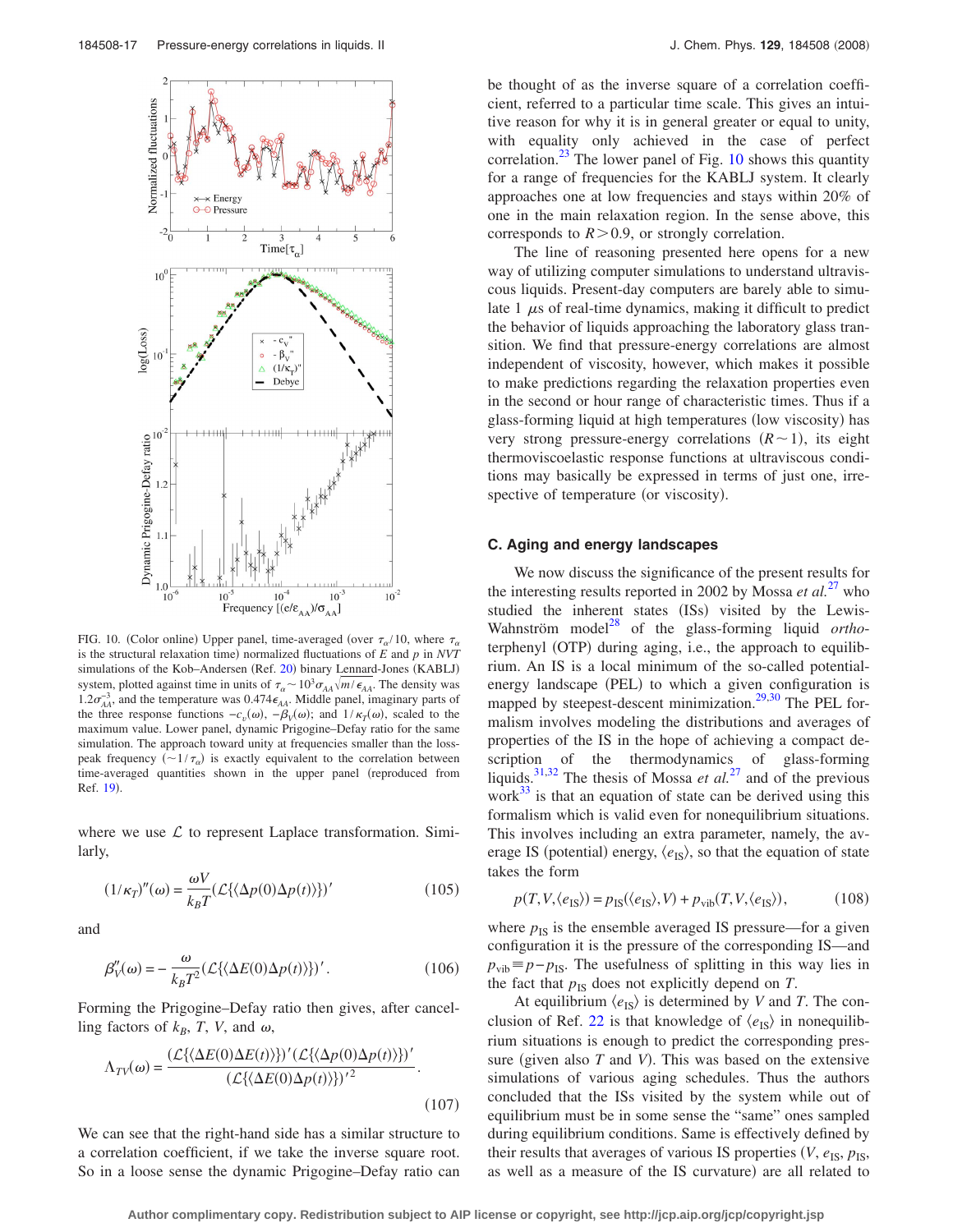each other the same way under nonequilibrium conditions as under equilibrium conditions. It was similarly found that the volume could be determined from  $\langle e_{\text{IS}} \rangle$  following a pressure jump in a pressure-controlled simulation. On the other hand, subsequent work by the same group found that this was not at all possible for glassy water during compression/ decompression cycles.<sup>3</sup>

Now, our results (Paper I) for the same OTP model show that it is a strongly correlating liquid. Thus we expect a general correlation between individual, not just average, values of  $p_{IS}$ , the inherent state pressure (which lacks a kinetic term and therefore equals the inherent state virial divided by volume) and  $e_{IS}$ , for a given volume. Therefore, for any given collection of ISs with the same volume—not just equilibrium ensembles—the mean values of *U* and *W* will fall on the same straight line as the instantaneous values. Note that this would not hold if the correlation was nonlinear. Correspondingly, for a given  $p_{IS}$ , there is a general correlation between individual values of  $e_{IS}$  and *V*. In fact, any two of these quantities determine the third with high accuracy, and this is true at the level of individual configurations, including ISs.

To see how this works for cases involving fixed volume, we write the total (instantaneous) pressure as a sum of an IS part, which involves the virial at the corresponding IS, plus a term involving the difference in the true virial from the IS virial, plus the kinetic term:

$$
p = \frac{W_{IS}}{V} + \frac{W - W_{IS}}{V} + \frac{Nk_B T}{V}.
$$
 (109)

The first term is linearly related to the IS energy for a strongly correlating liquid. Moreover, the difference term is similarly expressed in terms of the corresponding energy difference,  $W-W_{\text{IS}} = \gamma(U-e_{\text{IS}})$ . Taking averages over the (possibly nonequilibrium, although we assume equilibrium within a given potential-energy basin) ensemble, we expect that  $\langle U-e_{\text{IS}} \rangle$  depends only on *T* and *V* (a slight  $e_{\text{IS}}$  dependence can appear in  $\gamma$  since this is slightly state-point dependent). Thus it follows that  $p$  can be reconstructed from a knowledge of (average)  $e_{IS}$ , *V*, and *T*, without any assumptions about the nature of the ISs visited. In particular, no conclusion can be drawn regarding the latter. The failure of the pressure reconstruction in the case of water $^{23}$  is not surprising since water models are generally not strongly correlating (which as we saw in Paper I is linked to the existence of the density maximum).

#### **D. Biomembranes**

A completely different area of relevance for the type of correlations reported here relates to the recent work of Heimburg and Jackson, $35$  who proposed a controversial new theory of nerve signal propagation. Based on experiment and theory they suggest that a nerve signal is not primarily electrical but a soliton sound wave. $36$  Among other things this theory explains how anaesthesia works (and why one can dope people with the inert gas xenon): anaesthesia works simply by a freezing-point depression that changes the membrane phase transition temperature and affects its ability to carry the soliton sound wave. A crucial ingredient of the

<span id="page-17-0"></span>TABLE III. Data from *NpT* simulations of fully hydrated phospholipid membranes of 1,2-dimyristoyl-sn-glycero-3-phosphocholine (DMPC), 1,2dimyristoyl-sn-glycero-3-phospho-L-serine with sodium as counter ion (DMPS-Na), hydrated DMPS (DMPSH), and DPPC (Refs. [40](#page-19-28) and [44](#page-19-29)). The columns list temperature, correlation coefficient between volume and energy, average lateral area per lipid, simulation time in equilibrium, and total simulation time.

|             | T(K) | $R_{\rm FV}$ | $A_{\rm lip}$ $(\rm \AA^2)$ | $t$ (ns) | $t_{\rm tot}$ (ns) |
|-------------|------|--------------|-----------------------------|----------|--------------------|
| <b>DMPC</b> | 310  | 0.885        | 53.1                        | 60       | 114                |
| <b>DMPC</b> | 330  | 0.806        | 59.0                        | 50       | 87                 |
| DMPS-Na     | 340  | 0.835        | 45.0                        | 22       | 80                 |
| <b>DPPC</b> | 325  | 0.866        | 67.3                        | 13       | 180                |

theory is the postulate of proportionality between volume and enthalpy of microstates, i.e., that their thermal equilibrium fluctuations should correlate perfectly. This should apply even through the first-order membrane *melting* transition. The theory was justified in part from previous experiments by Heimburg showing proportionality between compressibility and specific heat through the phase transition. $37$  The postulated correlation—including the claim that is survives a first-order phase transition—fits precisely the pattern found in our liquid simulations.

By re-examining existing simulation  $data^{38,39}$  $data^{38,39}$  $data^{38,39}$  as well as carrying out extensive new simulations, $40$  we have investigated whether the correlations are also found in several model membrane systems, five of which are listed in Table [III.](#page-17-0) The simulations involved a layer of phospholipid membrane surrounded by water, in the  $L_{\alpha}$  phase (that is, at temperatures above the transition to the gel-state), at constant *p* and *T*. When *p*, rather than *V*, is constant, the relevant quantities that may correlate are energy and volume. As with viscous liquids (Sec. III B) and the square well system (Paper I), time averaging is necessary for a correlation to emerge, where now

$$
\Delta \overline{E(t)} \simeq \gamma^{\text{vol}} \Delta \overline{V(t)}.
$$
\n(110)

When an averaging time of 1 ns is chosen, a significant correlation emerges, with correlations between 0.8 and 0.9 (Table [III;](#page-17-0) note these  $R_{EV}$  values fall slightly short of our criterion of 0.9 for "strong correlations"). The time series of time-averaged normalized *E* and *V* for one case are shown in Fig. [11.](#page-18-10) The necessity of time averaging stems from the presence of water, which we know does not exhibit strong correlations. Since the membrane dynamics are much slower than those of the water, they can be isolated by time averaging.

#### **IV. CONCLUSIONS AND OUTLOOK**

In Paper I and this work we have demonstrated several cases of strongly correlating liquids and some cases where the correlation is weak or absent (at least under normal conditions of pressure and temperature). An important next step is to continue to document the existence or nonexistence of correlations, particularly in different kinds of model systems, such as nonpair potential systems and systems with interactions computed using quantum mechanics (e.g., by density functional theory). It is noteworthy in this respect that after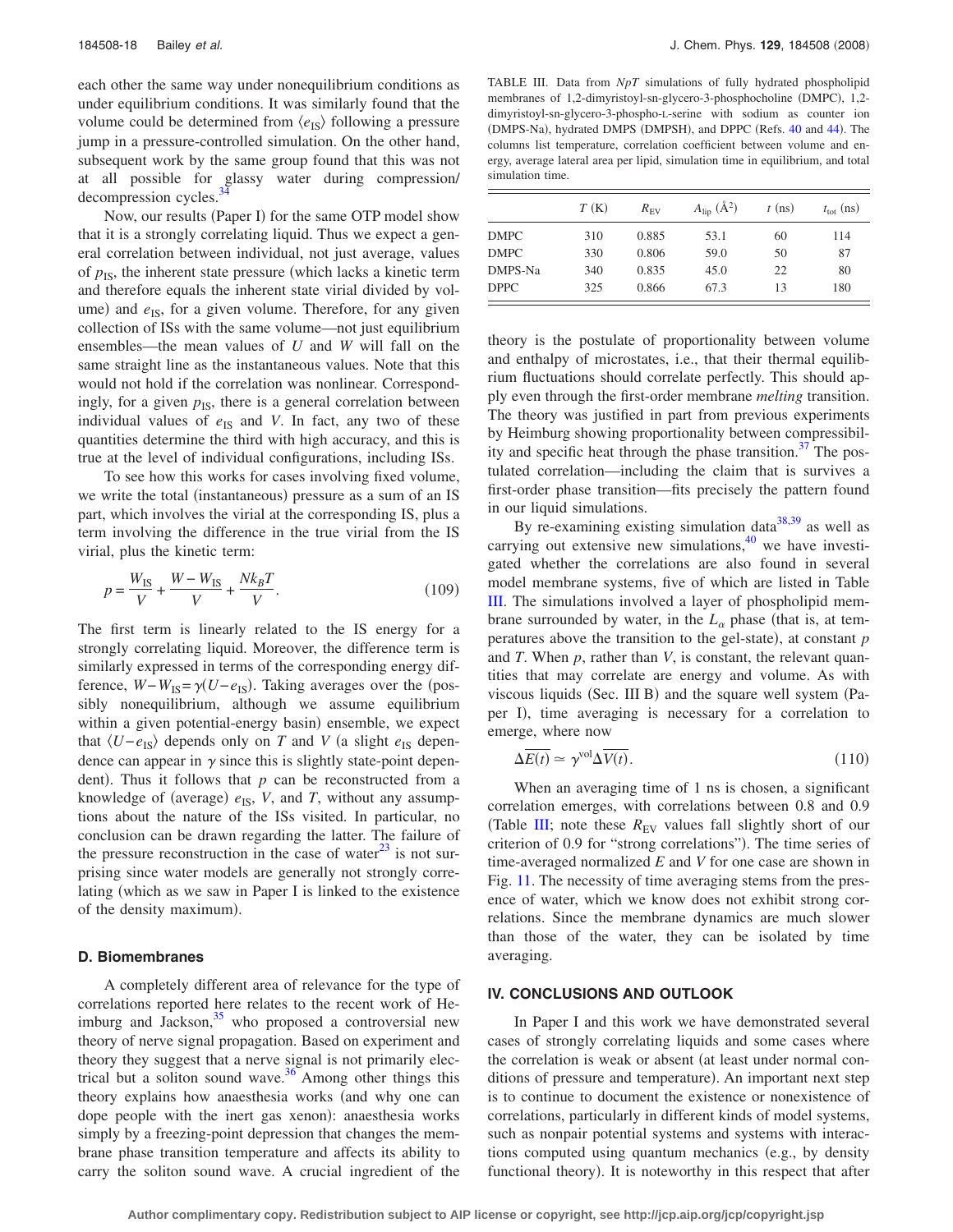<span id="page-18-10"></span>

FIG. 11. (Color online) Normalized fluctuations of energy  $(\times)$  and volume (O) for a 1,2-dipalmitoyl-sn-glycero-3-phosphocholine (DPPC) membrane at 325 K (Ref. [44](#page-19-29)). Each data point represents a 0.5 ns average. Energy and volume are correlated with a correlation coefficient of  $R = 0.87$  *(NpT)*.

suitable time averaging the correlations may appear in systems where they are otherwise unexpected. One example was the square-well (SQW) case, where the correlation was between the time-averaged virial and potential energy. In the case of viscous liquids time averaging allowed a correlation to appear between the more accessible energy and pressure, while for the biomembranes it made it possible to remove the nonstrongly correlating contributions from the water. In all cases time averaging is relevant because of a separation of time scales: the SQW system because the time scale over which the average number of neighbors changes is long compared to the time between collisions; viscous liquids because the vibrational dynamics (which includes the kinetic contributions) is fast compared to the slow configurational dynamics; biomembranes because the membrane dynamics is slow compared to those of the water. Note that in this case it was necessary to consider an *NpT* ensemble and study the correlations between energy and volume because only a part of the system is strongly correlating, and this part cannot be constrained to a particular volume. It is worth noting that even with fixed volume, the correlation coefficient depends on whether the ensemble is *NVT* or *NVE*, although the strongly correlating limit of  $R \rightarrow 1$  is independent of ensemble.

A point which has been mentioned, but which is worth emphasizing again, is that the replacement of the potential by an appropriate inverse power law can only reproduce the fluctuations, and not the mean values of (potential) energy and virial, nor their first derivatives with respect to *T* and *V*. These determine the equation of state, in particular features such as the van der Waals loop that are absent in a pure power-law system, even if changes in the exponent are allowed. The generalization to the extended effective inverse power-law approximation, however, allows in principle such features to be described.

Finally, consider again viscous liquids, which are typically deeply supercooled. The most common way of classifying them involves the fragility parameter introduced by Angell,<sup>41</sup> related to the departure from Arrhenius behavior of the temperature dependence of the viscosity. Strong liquids, having the most Arrhenius behavior, have traditionally been considered the easiest ones to understand because Arrhenius temperature dependence is well-understood. However it may well be that strongly correlating liquids are in fact the simplest. $42$  The connection with the long-discussed question of whether a single-order parameter describes highly viscous liquids has been discussed briefly in Sec. III B and is discussed further in Ref. [21.](#page-19-7) As an example, a direct application of the strongly correlating property concerns diffusion in supercooled liquids. Recent work of Coslovich and Roland<sup>43</sup> has shown that the diffusion constant in viscous binary Lennard-Jones mixtures may be fitted by an expression *D*  $= F(\rho^{\gamma}/T)$ , where  $\gamma$  reflects the effective inverse power of the repulsive core. "Density scaling" has also been observed experimentally. $46-49$  It is natural, given the results of Coslovich and Roland, to hypothesize that the scaling exponent is connected to pressure-energy correlations, and in Ref. [4](#page-18-3) it was conjectured that density scaling applies if and only if the liquid is strongly correlating. We have recently studied the relationship between the two quantitatively $50$  and have found that (1) density scaling does indeed hold to the extent that the liquids are strongly correlating, and (2) the scaling exponent is given accurately by the slope  $\gamma$  of the correlations (hence our use of the same symbol). This finding supports the conjecture that strongly correlating liquids may be simpler than liquids in general.

In summary, the property of strong correlation between the equilibrium fluctuations of virial and potential energy allows a new way to classify liquids. It is too soon to tell how fruitful this will turn out in the long term, but judging from the applications briefly presented here, it seems at least plausible that it will be quite useful.

#### **ACKNOWLEDGMENTS**

Useful discussions with Søren Toxværd are gratefully acknowledged. Center for viscous liquid dynamics "Glass and Time" is sponsored by The Danish National Research Foundation.

- <span id="page-18-0"></span><sup>1</sup> N. P. Bailey, U. R. Pedersen, N. Gnan, T. B. Schrøder, and J. C. Dyre, J. Chem. Phys. **129**, 184507 (2008).
- <span id="page-18-1"></span><sup>2</sup>M. P. Allen and D. J. Tildesley, *Computer Simulation of Liquids* (Oxford University Press, Oxford, 1987).
- <span id="page-18-2"></span><sup>3</sup>D. Ben-Amotz and G. Stell, [J. Chem. Phys.](http://dx.doi.org/10.1063/1.1620995) **119**, 10777 (2003).
- <span id="page-18-3"></span><sup>4</sup>U. R. Pedersen, N. P. Bailey, T. B. Schrøder, and J. C. Dyre, *[Phys. Rev.](http://dx.doi.org/10.1103/PhysRevLett.100.015701)* [Lett.](http://dx.doi.org/10.1103/PhysRevLett.100.015701) **100**, 015701 (2008).
- <span id="page-18-4"></span>K. Binder and W. Kob, *Glassy Materials and Disordered Solids: An Introduction to Their Statistical Mechanics* World Scientific, Singapore,  $2005$ ). 2005).<br><sup>6</sup> The analysis of fluctuations in the liquid in Sec. II C can be applied to the
- <span id="page-18-5"></span>case of a disordered solid, explaining the high correlation also there, but it is not accurate enough to get as good an estimate for the lowtemperature limit as we do our analysis of the crystal.
- <span id="page-18-6"></span><sup>7</sup>"Displacement" refers to the displacement of a given particle from its equilibrium position, while the "relative displacement" is the difference in this quantity for the given pair of particles.
- <span id="page-18-7"></span><sup>8</sup> N. W. Ashcroft and N. D. Mermin, *Solid State Physics* (Saunders College, Rochester, 1976).<br><sup>9</sup> This follows since if  $\cdot$
- <span id="page-18-8"></span>This follows since if *v* is an arbitrary vector and  $A_{ab} = \langle \Delta x_a \Delta x_b \rangle$  is the covariance matrix of a set  $\{x_a\}$  of random variables, then  $v^T A v$  is the
- <span id="page-18-9"></span>variance of the random variable  $w = \sum_a v_a x_a$ , and thus non-negative. <sup>10</sup>K. H. Esbensen, D. Guyot, F. Westad, and L. P. Houmøller, *Multivariate*